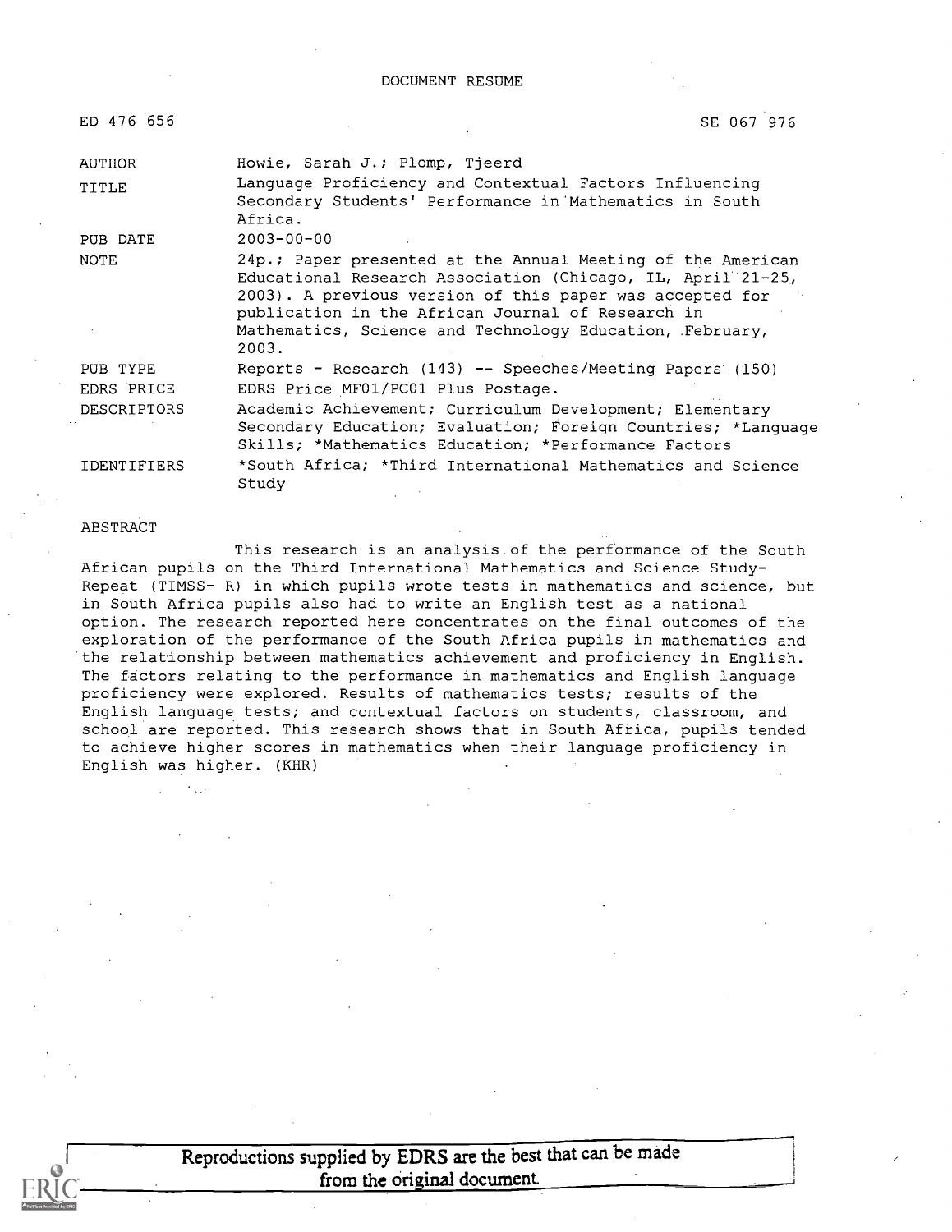$\mathcal{N}(\mathcal{S})$  .

92067976

 $\overline{\phantom{a}}$ 

Paper presented at

the American Education Research Association Annual Meeting, Chicago, 2003<sup>1</sup>

## Language proficiency and contextual factors influencing secondary students' performance in Mathematics in South Africa

Sarah J Howie and Tjeerd Plomp

PERMISSION TO REPRODUCE AND DISSEMINATE THIS MATERIAL HAS BEEN GRANTED BY

ilx

TO THE EDUCATIONAL RESOURCES INFORMATION CENTER (ERIC) 1

U.S. DEPARTMENT OF EDUCATION Office of Educational Research and Improvement EDUCATIONAL RESOURCES INFORMATION **√** CENTER (ERIC)<br><del>MThis </del>document has been reproduced as received from the person or organization originating it.

El Minor changes have been made to improve reproduction quality.

Points of view or opinions stated in this document do not necessarily represent official OERI position or policy.

Details of first author Sarah J Howie Centre For Evaluation and Assessment, Faculty of Education, University of Pretoria Tel: 012 420 4131 Tel 012 420 3003 Cell: 082 454 7202 showie@postino.up.ac.za

<sup>1</sup> Previous version of this paper accepted for publication in the African Journal of Research in Mathematics, Science and Technology Education, February, 2003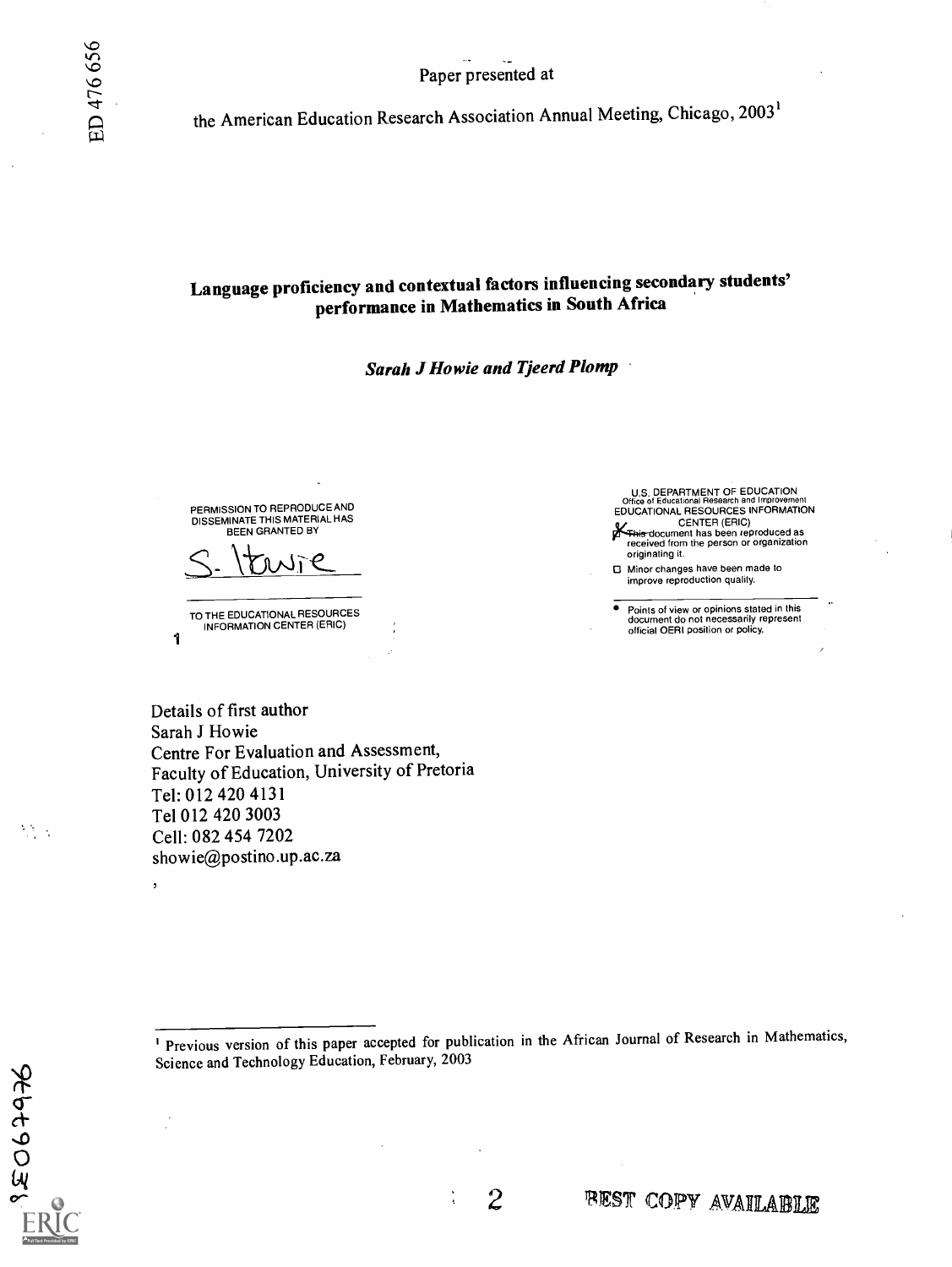## Language and other background factors affecting secondary pupils' performance in Mathematics in South Africa

#### Introduction

This research is a secondary analysis of the performance of the South African pupils in the Third International Mathematics and Science Study-Repeat (TIMSS -R) in which pupils wrote tests in mathematics and science, but in South Africa pupils also had to write an English test, which was included as a national option. TIMSS-R was conducted in 1998/1999 in South Africa and internationally under the auspices of the International Association for the Evaluation of Educational Achievement (TEA). South Africa was just one of the 38 countries participating in the study. However, the South African pupils performance was significantly below that of all other participating countries including other developing countries such as Morocco, Tunisia, Chile, Indonesia and the Philippines. This paper presents the final results of a three-year doctoral research project (Howie, 2002) and includes the final Partial Least Square analysis and multilevel analysis of the effect of language and other contextual factors on student and school level.

South Africa faces the challenge of providing quality mathematics education for its multicultural society of 43 million people. The rich diversity of this society is reflected by the large number of official languages of the country. English is spoken as a first language by less than ten percent of the population and is the language of business and government. It is also one of two languages usually used at schools although it is not the most widely spoken language at home. However, the issue around the language policy for teaching and learning has become a sensitive and controversial topic in South Africa just as it is in many other postcolonial countries.

#### Objectives of the study

The research reported here concentrates on the final outcomes of the exploration of the performance of the South African pupils in mathematics and most especially the relationship between mathematics achievement and pupils' proficiency in English. The factors relating to the pupils performance in mathematics and English language proficiency were explored in relation to the background information that was also collected from the pupils, teachers and principals of the schools included in the study.

The following research questions addressed in this paper are:

1. What is the effect of language on South African pupils performance in mathematics?

2. How does the effect of language relate to other background variables collected at school and student level?

The extent of the pupils' aptitude in English and mathematics was analysed. Every South African pupil in TIMSS -R completed a standardised written skills and language usage test (HSRC, 1990). The performance of the pupils in this test indicates a measure of language proficiency in English. As English language proficiency in South Africa is correlated with other important background variables due to the nature of the country's political past other background variables were explored and included in a multilevel model developed to address the second research question.

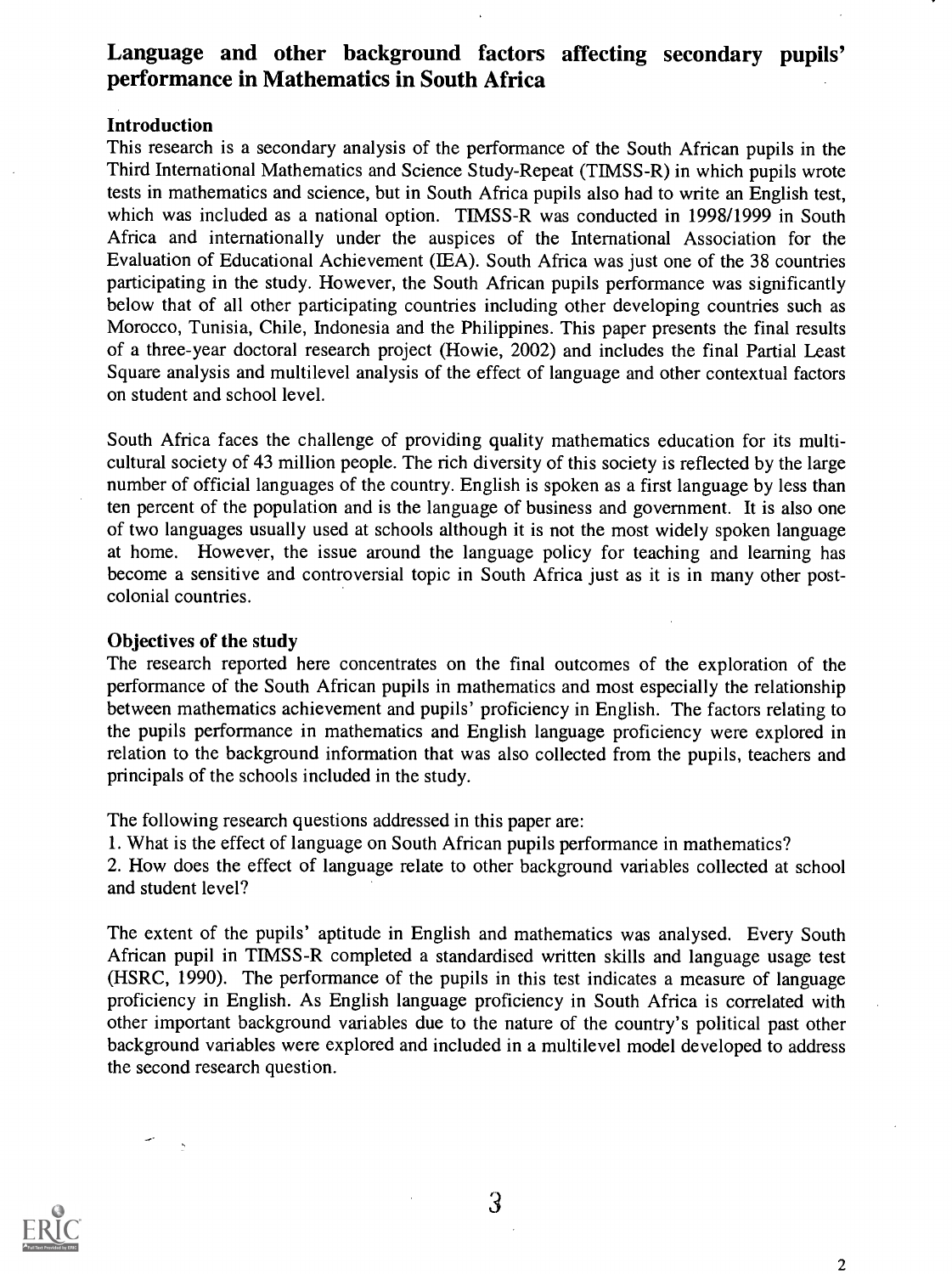## Literature Review

A number of reports and articles have been written on the status of mathematics (and science) education in South Africa (Arnott & Kubeka, 1997; Kahn, 1993; Taylor & Vinjevold, 1999; amongst others). Many have commented the poor results achieved in the mathematics matriculation examinations. However, there have been no national surveys on secondary pupils' achievement in mathematics conducted by the Department of Education or other government departments. Only in 2001, was the decision made to introduce sample-based national assessments at grades 3, 6 and 9 levels to provide policymakers with information regarding the effectiveness of the education system. Research conducted, that included achievement data, were case studies on local and regional samples (see Maja, Swanepoel & Du Toit, 1999; Monyana, 1996; Rakgokong, 1994; amongst others), which were not nationally representative samples resulting in limited inferences being made from the data.

However, a number of factors have been reported pertaining to the poor performance of pupils in the matriculation examinations and in general (Adler, 1998; Arnott & Kubeka, 1997; Kahn, 1993; Monyana, 1996; Setati & Adler, 2000; Setati, Adler, Reid & Bapoo, 2001; Taylor & Vinjevold, 1999). These include: inadequate subject knowledge of teachers, inadequate communication ability of pupils and teachers in the language of instruction, lack of instructional materials, difficulties experienced by teachers to manage activities in classrooms, the lack of professional leadership, pressure to complete examination driven syllabi, heavy teaching loads, overcrowded classrooms, poor communication between policymakers and practitioners, as well as lack of support due to a shortage of professional staff in the ministries of education. Most of these were reported on the basis of classroom observations and discussions with teachers and other stakeholders. Only Monyana (1996) collected data for the purpose of analysing the factors that had an effect on mathematics performance and utilised inferential statistics. However, there is a study involving data from 100 schools as part of the Quality Learning Project that has also collected background data in order to infer reasons for pupils' performance in mathematics (and science) (see Prinsloo, Kanjee, Pfeiffer & Howie, 2001). In the Third International Mathematics and Science Study (TIMSS) conducted in 1995, the performance of the South African pupils was significantly below that of all the other 40 participants in the study (Howie, 1997; Howie & Hughes, 1998). TIMSS provided South Africa with the first national representative overview of how South African pupils were performing in mathematics (and science). However, there were significant language and communication problems with South African pupils learning mathematics in a second language. Pupils in all three Grades (7,8,12) showed a lack of understanding of both mathematics questions, and an inability to communicate their answers in instances where they did understand the questions. Pupils performed particularly badly in questions requiring a written answer (Howie, 1997; Howie & Hughes, 1998).

Internationally, research addressing factors related to achievement in mathematics were found using data from, for example Belgium (van den Broek & van Damme, 2001), and Eastern Europe (Vari, 1997), but most were found in the USA (Sojourner and Kushner, 1997; Teddlie & Reynolds, 2000, amongst others). No studies were found either nationally or internationally that attempt to link English Language proficiency to mathematics achievement at secondary level using such a comprehensive dataset with data on pupil, class and school levels.

Studies regarding the effects of language on mathematics achievement appear to indicate the importance of language in achievement generally, including mathematics (Berry, 1995; Clarkson, 1991;Tartre & Fennema, 1995; Young, 1997). There seems to be sufficient evidence internationally and some evidence locally to warrant the assessment of language and

 $\frac{1}{k}$ 

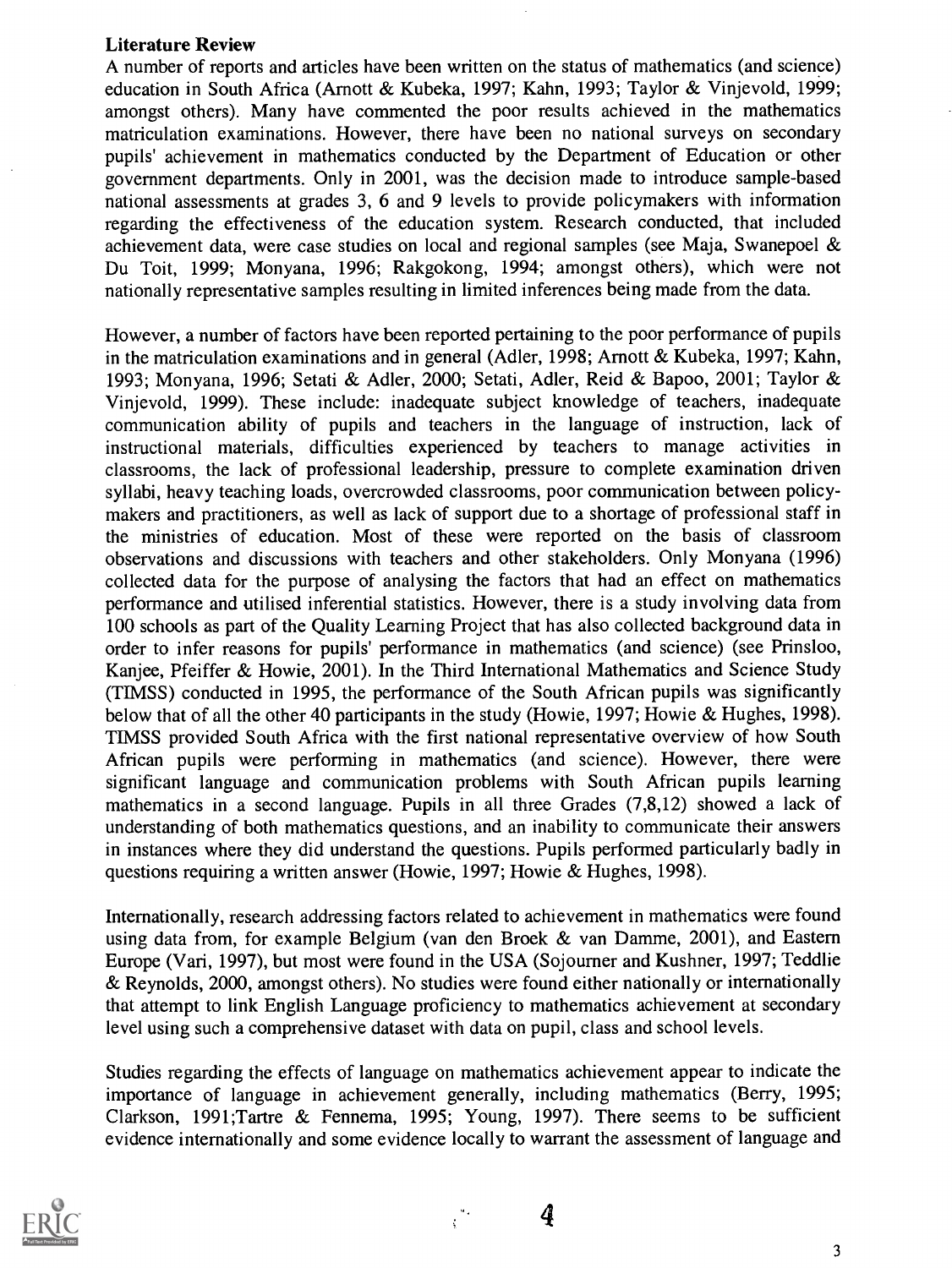its relationship to mathematics on a large scale in South Africa.

Clearly there are many factors that have been found on school, class and student levels to have positive and negative effects on mathematics achievement (see Howie, 2002, for a comprehensive discussion). Here summary conclusions are presented whereby only references to African research and/or pertaining to less developed countries are included.

The factors on student level discussed in the literature included: socio-economic status (Afrassa, 1998; Cherian, 1992; Howie & Pietersen, 2001, amongst others), books in the home, parental education, parents occupation (Afrassa, 1998; Eshetu, 1988, Gennet, 1991), parental relationships (Eshetu, 1988), parental press, parent's self-concept, pupils' attitudes to mathematics, family size (Behutiye & Wagner, 1995), jobs in the home (Deresse, Wagner & Alemaychu, 1990; Daniel, 1995)), pupils' aspirations, peer group attitudes, pupils' self concept (Howie & Wedepohl, 1997), self expectations, pupils' anxiety (Maqsud & Klalique, 1991), enjoyment of mathematics, attitudes towards maths (Sayers, 1994), reading ability, gender (Afrassa, 1998), age, attitudes towards teachers (Georgewill, 1990), time spent on homework (Afrassa, 1998). Of these most were investigated in this study as well. The exceptions are parents' occupations, parental relationships, parents' self-concept, pupil anxiety, cognitive ability, reading ability and attitudes to teachers. This is not because they are not important, but rather due to the limitations of the dataset that was used.

On classroom level, factors found in the literature were the learning environment, teacher's characteristics (including gender) (Monyana, 1996), teacher's personality, streaming, computers, teachers' competence (Georgewill, 1990; Taylor & Vinjevold, 1999), teacher's confidence, education background, teacher's qualifications (Arnott & Kubeka, 1997; Mpofana, 1989), teachers' methods, class size (Cohn & Ressmiller, 1987), time on task, disruptions in class, calculators, content coverage, and assessment. Of these factors, most were explored in the study, the only exceptions being teacher's personality and content coverage. The former not having been included in the questionnaires and the latter due to data problems where the data could not be recovered.

Finally on school-level a number of factors have been investigated in previous studies. These included textbooks, teacher quality, time on task, leadership, organisation, management (Riddell, 1997), decision-making, within-school hierarchy, communication, school size, professional development (Cohn & Ressmiller, 1987), location, commitment, and the controlled environment. In this study, only textbooks, time on task, leadership, decisionmaking, school size and location were explored, as the other factors were not included in the data collection.

## Theoretical framework

In order to address the objectives of the study, a conceptual model was developed for this research. This was to allow for the exploration of contextual factors within different levels influencing pupils' achievement in mathematics within the context of South Africa. A summary of the model description is given here whilst a complete description can be found in Howie (2002).

The model was informed largely by Shavelson, McDonnell and Oakes, 1987, as well as other literature discussed in the previous section. The model presents the education system in terms of inputs (including contexts), processes and outputs. The inputs are the policy-related contexts on a national, provincial and local level from which the intended curriculum (in the meaning of what should be taught in schools and learned by the pupils) is also designed and

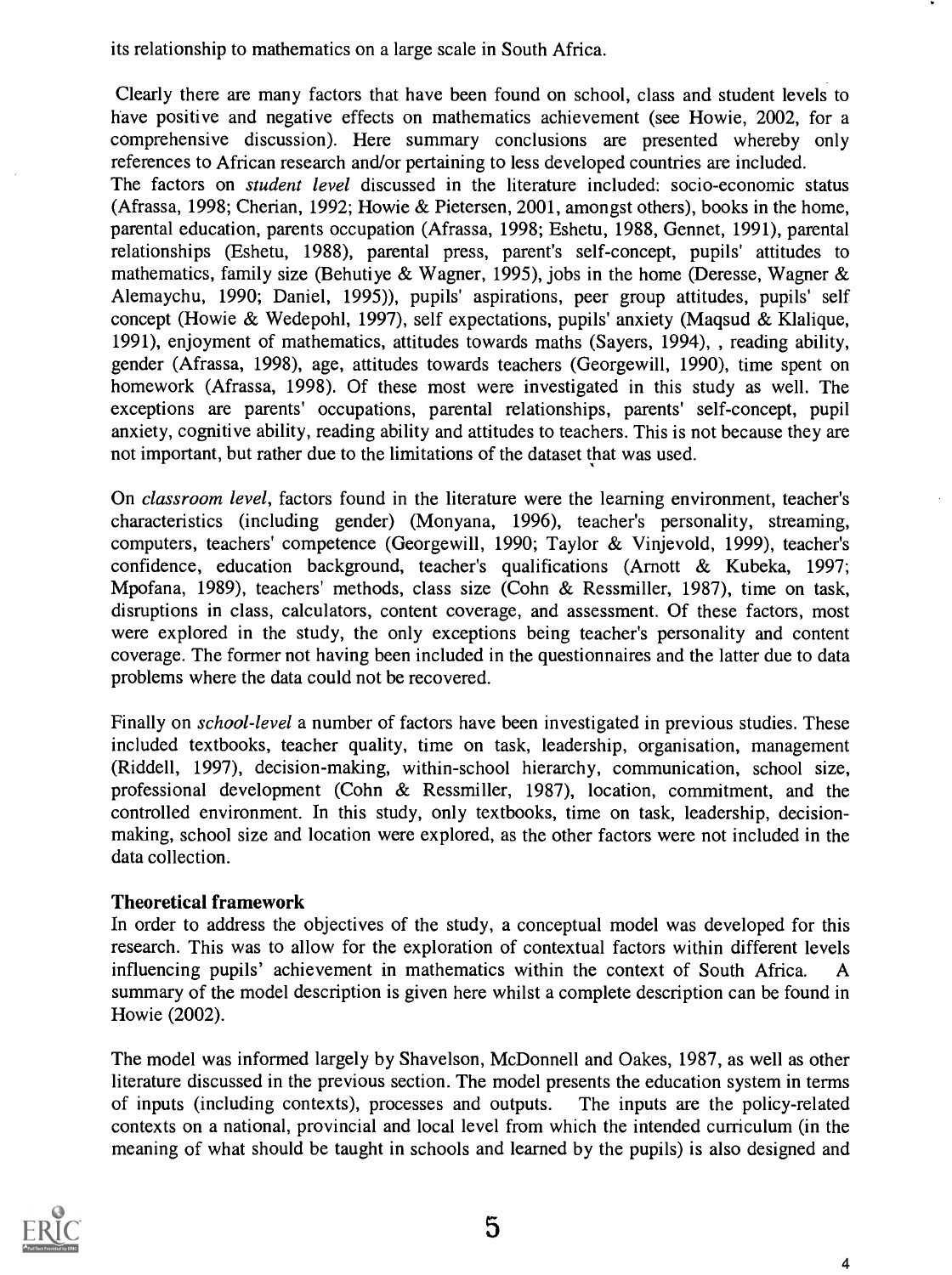developed. They also include the antecedents: the economic, physical and human resources supplied to different levels of the system; the characteristics of the teachers and the background of the pupils. Inputs into the system affect all the processes of education, which may also be seen as the practice in education. Different processes (relating to what is taught and how it is taught) take place within the districts, schools, and inside the classrooms in terms of the implemented curriculum (in the meaning of what is actually being taught in the classrooms), teaching (in the meaning of the context and conditions under which teachers work) and instruction. The outputs, also seen as the outcomes, eventuate in terms of the achievement of learners in specific subjects such as mathematics; participation in class and school activities, and finally learners' attitudes towards subjects and schooling and aspirations for the future. It is expected that, due to the dynamics of the processes included in the model, there will also be indirect benefits and outcomes, such as improved learner participation partly due to improved curriculum quality.

The model serves as an important theoretical and conceptual basis for the analysis of the TIMSS-R data. As the data were collected on a number of education levels, namely, school, classroom and learner level, the model serves as a guide to explore the causal links for the learners' achievement.

#### Research design

The research was divided into two phases. Phase one concentrated on describing the South African pupils' performance in mathematics and provided descriptive information regarding the background characteristics of the pupils, their mathematics teachers and the schools that they attended. However, this is not the focus of this paper and can be found in Howie (2002).

The second phase was an exploratory and analytical phase of the study focusing on the secondary analysis of the TIMSS -R data related to mathematics achievement and a summary of the methods as well as the findings are discussed in this paper. The data were explored to investigate the reasons for the pupils' performance and to explore the inter-relationships of achievement and the background variables revealed by pupils, teachers and the school principal. In particular, the exploratory part of the study was to determine the factors that influence mathematics achievement and performance of South African pupils and to ascertain the effect of South African pupils' language and communication skills on their achievement in mathematics.

#### Sample

The TIMSS requirements stipulated that a minimum of 150 schools be tested and that a minimum of one class (preferably one whole class) per school be tested. The South African initial sample was expanded to 225 to accommodate the inter-provincial analysis required. The nationally representative sample drawn stratified by province, school sector and medium of instruction. A two-stage stratified cluster sample of 225 schools was randomly selected and stratified according to province, type of education (government or private) and medium of instruction (English and Afrikaans). Tests and questionnaires were administered (by the Human Sciences Research Council based in Pretoria, South Africa) to more than 9000 pupils. Questionnaires were also administered to 200 school principals and 400 teachers of mathematics and science at Grade 8 level. After the data cleaning a representative sample of 194 schools and 8146 pupils was used in the data analysis.



6

 $\ddot{\phantom{0}}$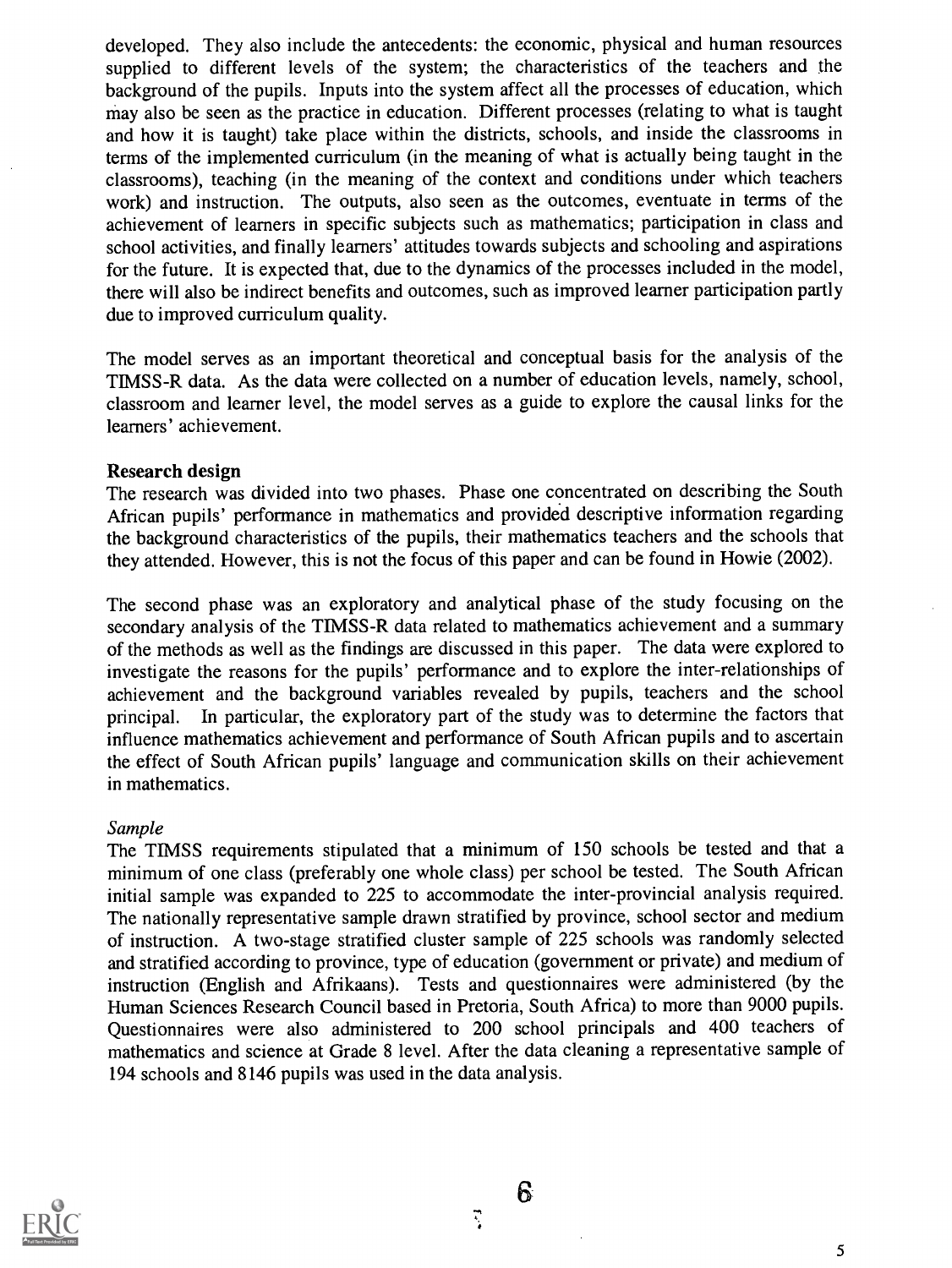#### **Instruments**

The following instruments were designed and implemented for TIMSS-R: Eight test booklets containing mathematics and science achievement tests, pupil questionnaire, mathematics teacher questionnaire, science teacher questionnaire, school questionnaire. The mathematics test can be considered valid for South Africa, as an analysis by South African national department officials showed that 83% of the achievement test items were covered in the national curriculum for grade 8, whilst it appeared that in all countries (including South Africa) pupils performed similarly on the test items covered by their national curriculum as as on the part of the test not covered in the curriculum (Mullis et al., 2000).

As a National Option for South Africa an English language proficiency test was included specifically for South African pupils. This instrument had previously been validated by the Human Sciences Research Council and standardised for Grade 8 Second Language pupils in South African schools (HSRC, 1990). At the time of the TIMSS -R study, this test was the only standardised South African second language test at the Grade 8 level that could be found. Two language education experts evaluated the test and felt that it was still valid. Questions were also included in the TIMSS-R pupils' and teachers' questionnaires, to ascertain the extent and level to which the pupils are exposed to English. They included pupils' home language, ethnic group, the language spoken predominantly by the pupils in the mathematics class, the language used by the mathematics teacher in class, media languages pupils are exposed to and the language of their reading materials. In this research, data from the test booklets, pupil questionnaires, mathematics teacher questionnaires, school questionnaire and the national option were analysed.

#### Data Analysis

The first step in the analysis plan was to produce frequencies of all the possible school-, classand student-level factors linked to the research questions and the data was explored to make constructs (such as possessions in the home) and thereafter a correlation matrix was made. In the descriptive phase bivariate and multivariate analyses were also done. The correlation matrix was important to identify possible variables linked to achievement, to build constructs and to prepare a basic model for further analysis.

Given that there is a number of variables reported to influence pupils achievement as well as the vast number of variables in the database, and that some of these were intricately interrelated, Partial Least Square analysis (PLS) (Sellin, 1989) was used initially to analyse those student-level and classroom-level factors that influenced pupils' achievement in mathematics. Partial Least Square analysis is a form of multivariate analysis that explores causal relations amongst different variables (factors) and represents these by means of graphic path diagrams (see e.g. Figure 3). These diagrams or causal models illustrate the 'paths' along which the causal influences flow. This type of analysis allows researchers to estimate or predict both the direct and indirect effects of a set of independent variables on a dependent variable (with each path taking into account the effects of all the other variables).

Due to the fact that data were collected on three levels – student-level, class-level and school level, multilevel modelling (Institute of Education, 2000) was applied. Multilevel modelling is a research tool applying multiple regression analysis, that investigates the interaction between variables on the individual (student) level and variables that describe the social groups to which the individuals belong (e.g, schools and classrooms). In this study, multilevel modelling was used to distinguish between the variance in mathematics achievement uniquely explained by student-level factors as opposed to the variance uniquely explained by the classroom and school-level factors and to investigate the individual effects of variables inserted in the model once the multilevel structure of the data is taken into account. As only



7

in g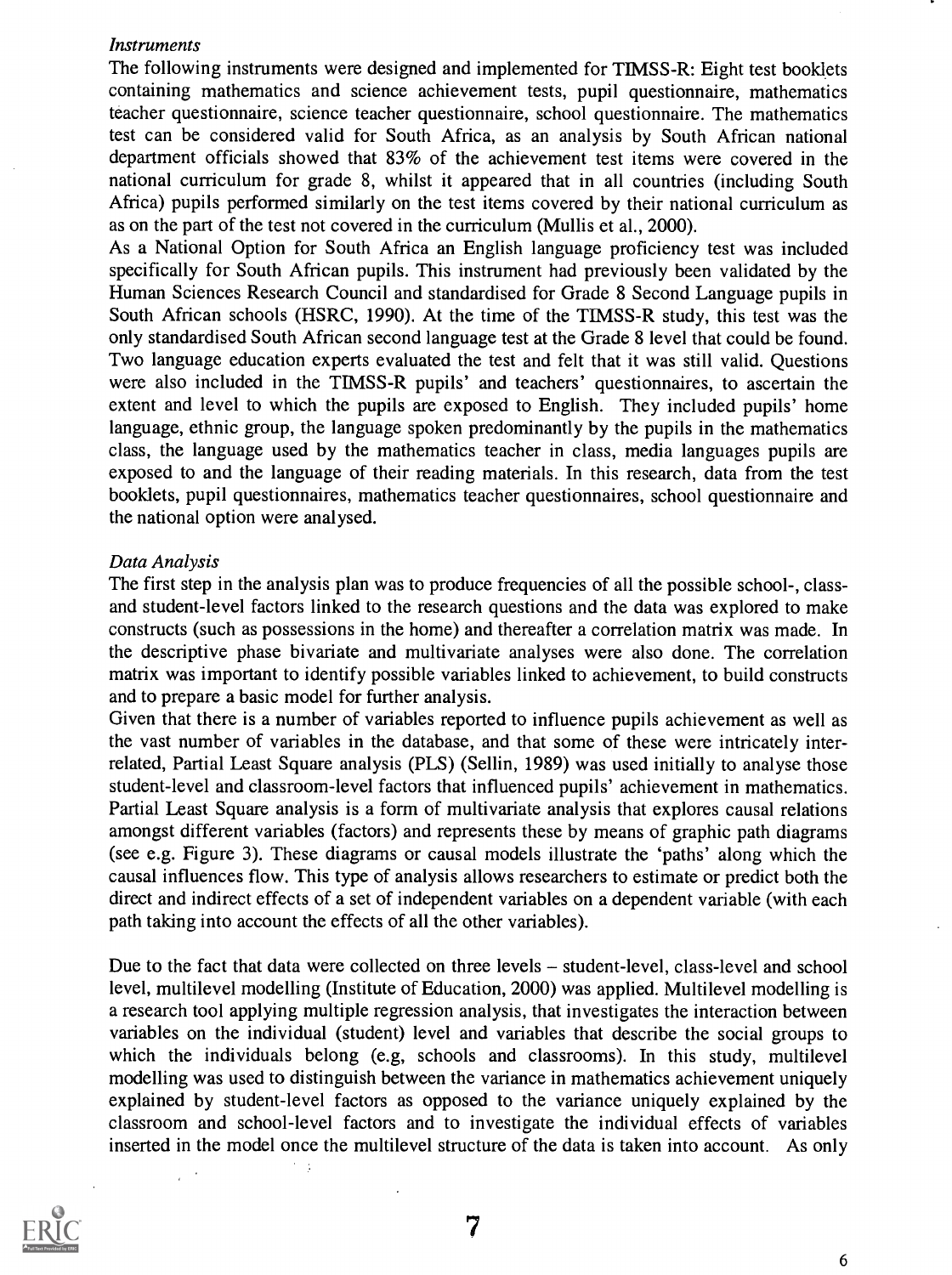one class per school was sampled, only two levels could be analysed and this was due to the original TIMSS-R design where class and school are considered one level.

#### **Results**

#### Results of the mathematics tests

Overall, South African pupils achieved 275 points out of 800 (standard error, 6.8) in the mathematics test, whilst the international average was 487. This result is significantly below the mean scores of all other participating countries, including the two other African countries of Morocco and Tunisia as well as that of other developing or newly developed countries such as Malaysia, the Philippines, Indonesia and Chile (see Figure 1). The achievement in mathematics was dominated once again by the Asian countries of Singapore (at the top with 604 scale points), Korea, Chinese Taipei, Hong Kong and Japan who achieved the top five scores.



Figure 1: South African mean score compared to mean scores of selected TIMSS-R countries internationally

The province with the highest average scale score for mathematics was Western Cape with 381 scale points, but this was still significantly below the international mean score of 487. Northern Cape and Gauteng achieved the next highest scores with 318. Pupils from the Limpopo province scored well below all the other provinces with 226 points.

The results of pupils' scores are given in Table 1 with reference to the regularity with which the language of the test is spoken at home as this is believed to have an influence on the overall results. The scores appear to reveal a trend that pupils that speak the language of the test more frequently also attain higher scores on the mathematics test. When comparing those pupils that almost always or always speak the language of the test to those that never speak the language of the test, the former achieve scores that are more than 140 points higher than the latter.

 $\frac{1}{4}$  .



BEST COPY AVAILABLE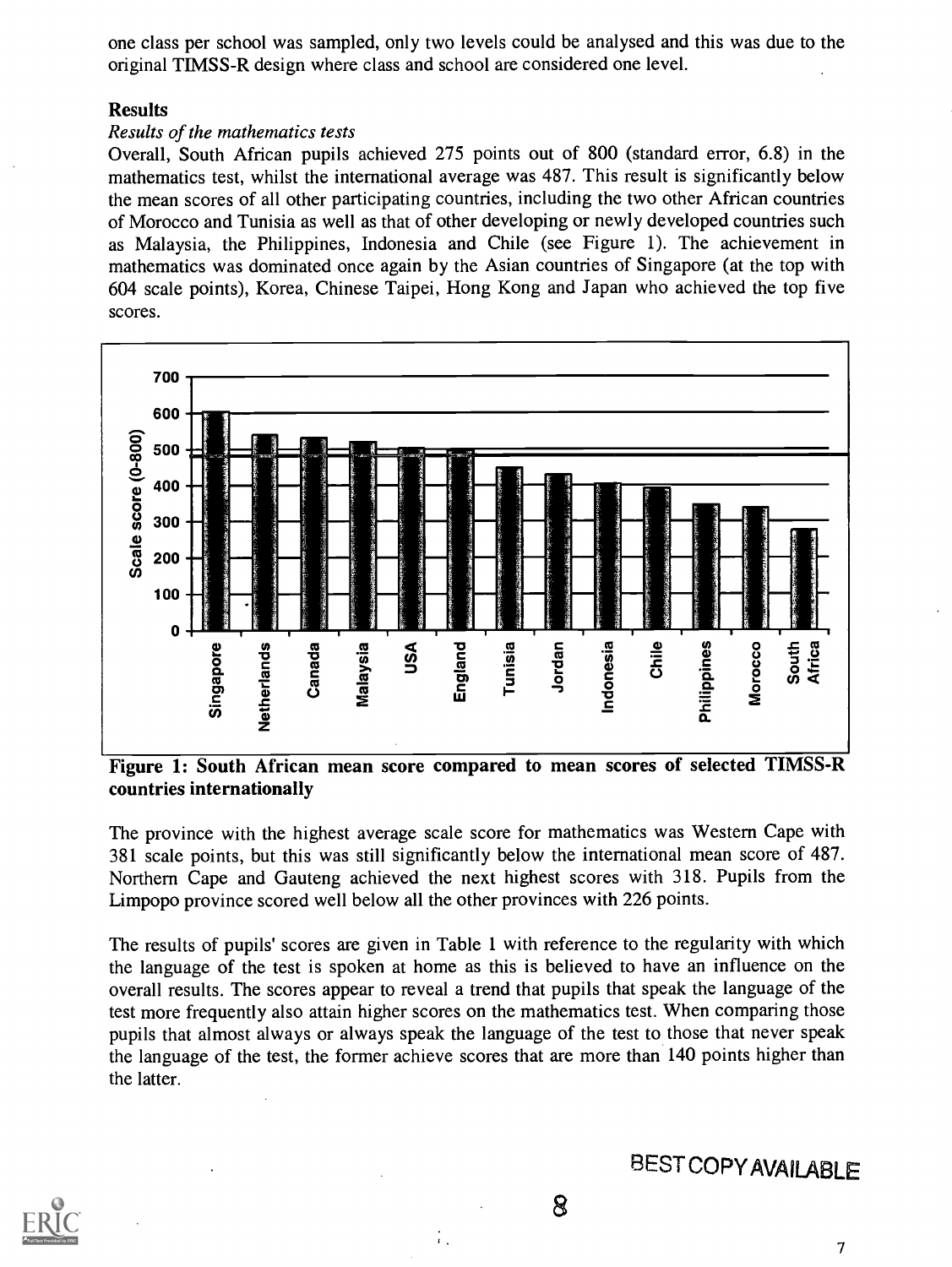| armays, somethings or never speak the magaage or the test at home |         |                    |               |     |                  |      |     |              |      |    |
|-------------------------------------------------------------------|---------|--------------------|---------------|-----|------------------|------|-----|--------------|------|----|
|                                                                   |         |                    | Always/almost |     |                  |      |     |              |      |    |
|                                                                   |         | always             |               |     | <b>Sometimes</b> |      |     | <b>Never</b> |      |    |
|                                                                   |         | %<br><sup>of</sup> |               |     | <i>of</i><br>%   |      |     | %<br>-of     |      |    |
|                                                                   | N       | pupils             | Mean          | SE  | pupils           | Mean | SE  | pupils       | Mean | SE |
| South African                                                     |         |                    |               |     |                  |      |     |              |      |    |
| pupils' score                                                     | 8146    | 23                 | 370           | 2.2 | 53               | 259  | l 6 | 24           | 224  |    |
|                                                                   | _ _ _ _ | .                  |               |     |                  |      |     |              |      |    |

Table 1: Mean mathematics scores for South African pupils who always or almost always, sometimes or never speak the language of the test at home

Source: Mullis et al, 2000.

From a comparative analysis of South African pupils' results with other countries in TIMSS -R (see Howie, 2001), some interesting observations were made. More than 70% of pupils from South Africa, Indonesia, Morocco, Philippines and Singapore did not always speak the language of the test at home. Nonetheless, the mean achievement scores vary considerably across this group of countries and there are also some interesting trends in the data. Pupils in Malaysia generally did considerably better in mathematics than those from Indonesia. Nonetheless, there is a similar trend in both countries where pupils who never speak the language of the test at home, namely 9% in Indonesia and 10% in Malaysia, still appeared to outperform those who always or sometimes spoke the language of the test at home. It suggests therefore that the differences between language groups are not only dependent on language. Indonesia for instance is described as a highly diverse country with more than 600 languages and 200 million people (Baker & Prys-Jones, 1998, p. 375) and yet apparently their pupils do not appear to have been disadvantaged by writing the test in a second language. A similar pattern was also observed for Morocco and the Philippines in mathematics. In Singapore there does appear to be a difference, but yet those who never speak the language of the test at home, still outperform pupils from 33 other countries.

Even looking at the other African countries, the scores of those never speaking the language at home are better in the case of Morocco for mathematics and are comparable for those from Tunisia. This issue needs to be explored further as it appears from the data, that the pupils from other developing countries do not seem to be disadvantaged by writing tests in their second or third language in mathematics or science, however it is not clear why this is. Important lessons for South Africa may lie in the answers.

In South Africa, pupils who spoke either English or Afrikaans at home achieved higher scores (about 100 points above the national average) than those who did not and. What is illuminating is that children that spoke other languages at home (for example, Greek, Portuguese or Tamil) and therefore also learned in a second language, scored only 20 points on average less than first language speakers. However, children speaking African languages at home attained 100 points less than the other group of second language speakers. No group of pupils came close to attaining the international average for mathematics

## Results of the English language test

In addition to the mathematics and science tests conducted in TIMSS-R, an English language proficiency test was included that aimed to assess pupils' writing related skills and language usage in English. The test comprised 40 items, which were multiple-choice items. Thirty of the forty items had four options, whilst the remaining 10 items had two answer options.

The overall mean score for the language test was 17 out of 40 (42.5%; n= 8349). The minimum score attained was 0 and the maximum score 40. In general, the scores for boys and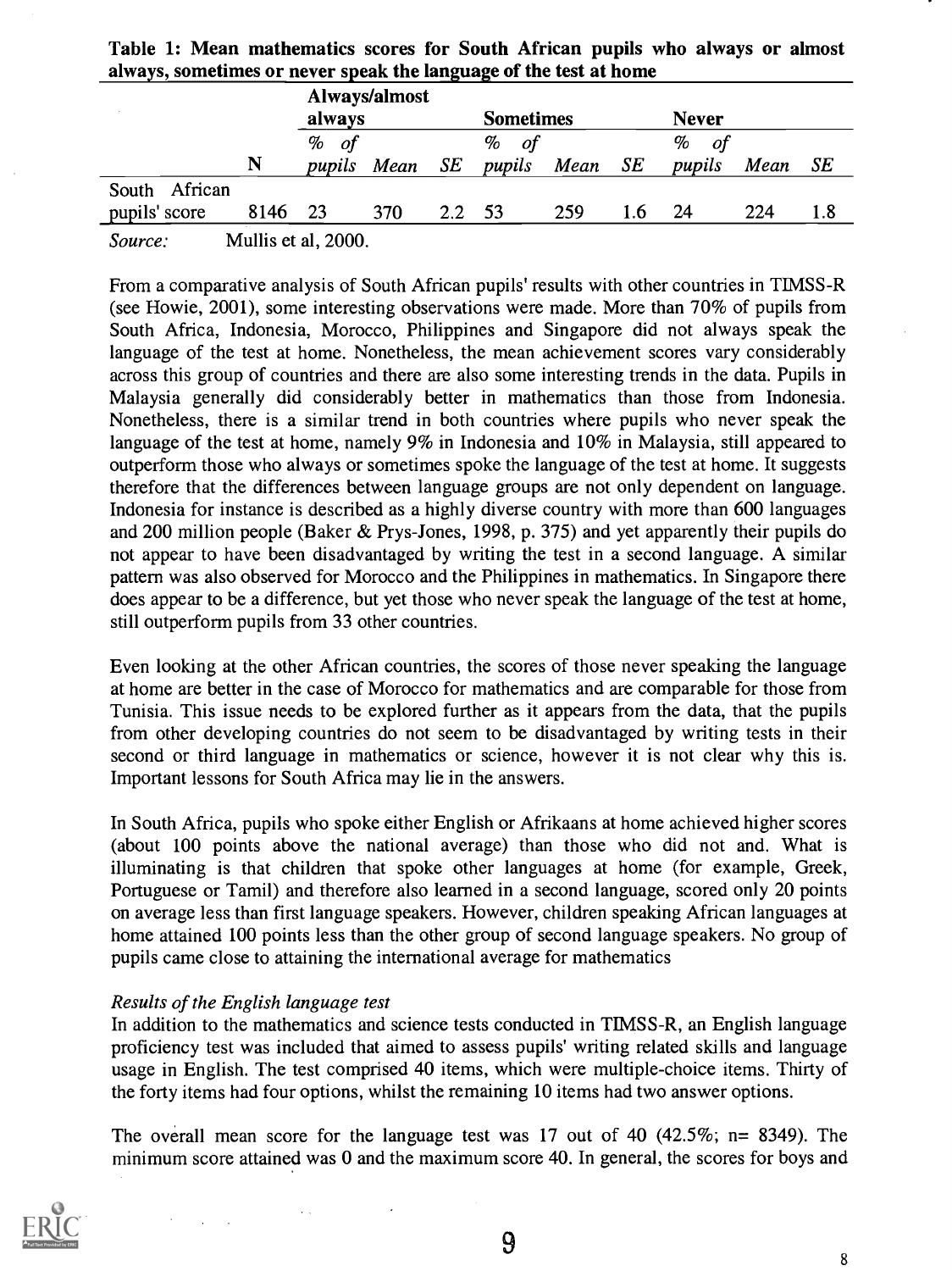girls were comparable. The scores varied across the nine provinces (see Figure 2) with the wealthiest and most urbanised provinces (Gauteng and Western Cape) attaining the highest overall scores. Thereafter, pupils in the Northern Cape achieved the highest of the remaining seven provinces. This is also consistent with the finding that Afrikaans speaking pupils performed reasonably well on the test as the majority of the Northern Cape pupils tested were Afrikaans speaking. Of some concern is the very low proficiency in English displayed by the Limpopo Province pupils, which was evident from the lowest scores attained of any province. In contrast to other provinces where the maximum score found was 34 points or higher, the maximum score recorded was 27 points out of 40 (67.5%). What is evident from the results is that the language performance follows a similar trend to that of mathematics, meaning that those provinces that performed better in mathematics also tended to perform better in the language test (see Figure 2).



Figure 2: Average percentage correct achieved by South African pupils in mathematics and language per province

As the test was designed for English second language speakers, it is not surprising that native English speakers performed the best of all language groups (25 points out of 40), although one might have expected the scores to have been higher given this fact. The Afrikaans speaking children attained the next highest score with 21 points out of 40. The scores were more or less consistent across the pupils whose main language was an African language. The Tswana and Southern-Sotho speaking pupils attained the highest scores out of those speaking African languages. This may reflect the urbanisation of the people speaking these two languages although other interpretations for this may also exist, for instance the emphasis on English language and communication skills in the former Bophutatswana, where most of the Tswana-speakers originate.

## PLS Exploration of the contextual factors on student, classroom and school

Three hypothesised models on student, class and school level were analysed using Partial Least Square (PLS) analysis to explore the direct and indirect effects of individual variables on all three levels. The results of these analyses were scrutinised and thereafter the class and school level models were combined into one model and reanalysed. The main results are summarised here and the detailed explanation and discussion of these PLS results can be found in Howie (2002). As an illustration of a PLS model, the student level model is depicted in Figure 3 (see

 $\hat{L}$ 



10 BEST COPY AVAILABLE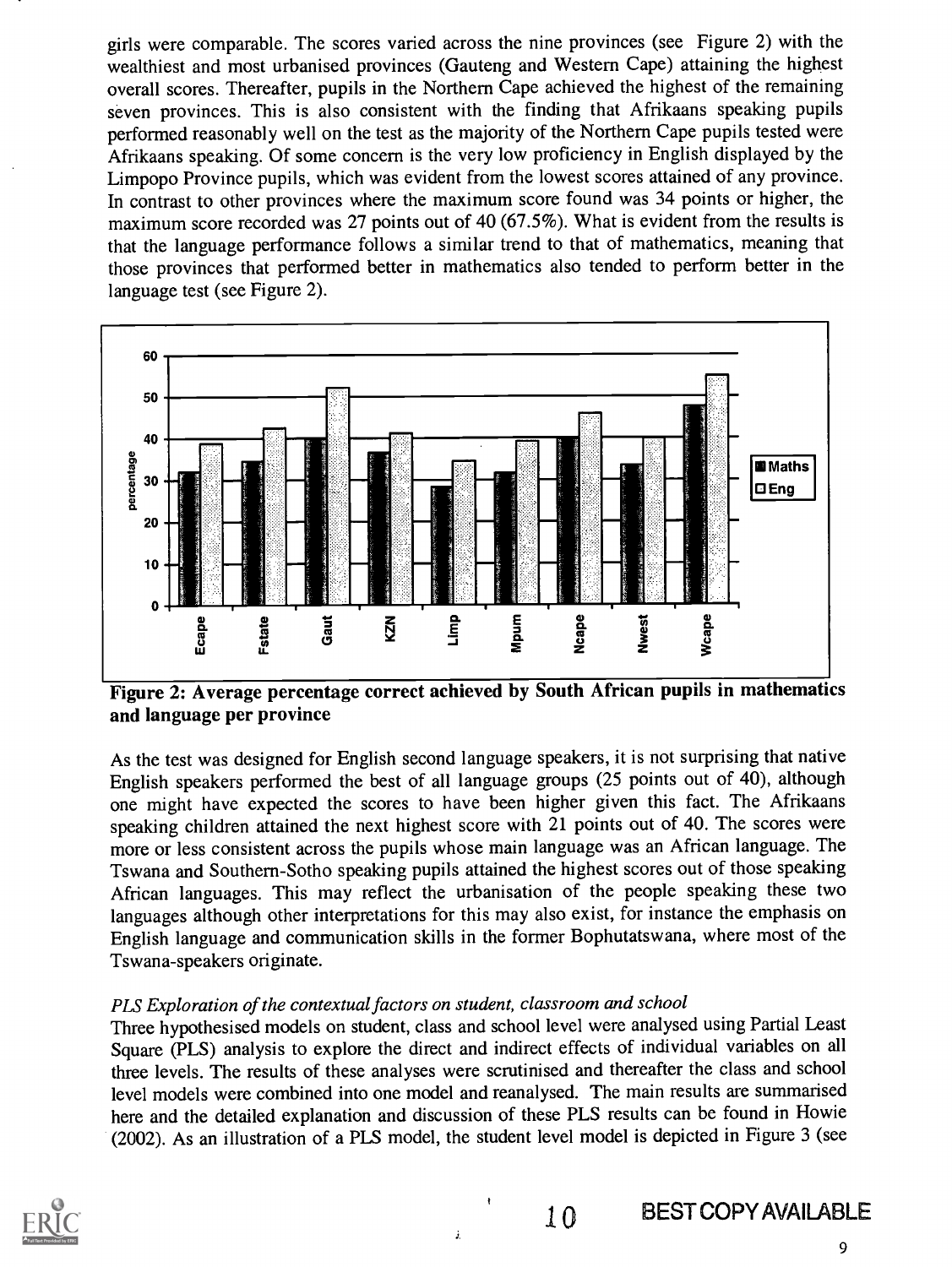appendix for explanation of the variables). The numbers on the arrows are the so-called betacoefficients, indicating on a scale  $[-1,1]$  the strengths and the direction of the relationship. Sellin (1990) suggests that for large samples (like this sample of students) every coefficient with an absolute value >.07 represents a direct effect of the factor on mathematics achievement, whilst he recommends for models with smaller samples (like the school level model) a critical value of .10.



Figure 3. An example of a PLS model: the student level model (see appendix for explanation of the variables).

## Student- level factors

Data pertaining to the pupils' home background, their personal characteristics, their aptitude and competencies were explored. A high percentage of variance (50%) in the pupils' mathematics score was explained. Six factors were found to have a direct effect on South African pupils' performance in mathematics, namely the pupils' proficiency in English (engtest), their own self concept in terms of mathematics (selfcnp), the language pupils spoke at home (lang), their socio-economic status at home (SES), and whether or not they, their friends and their mothers thought that maths was important (mathim) and language of learning in the classroom (lanlearn).



BESTCOPY AVAILABLE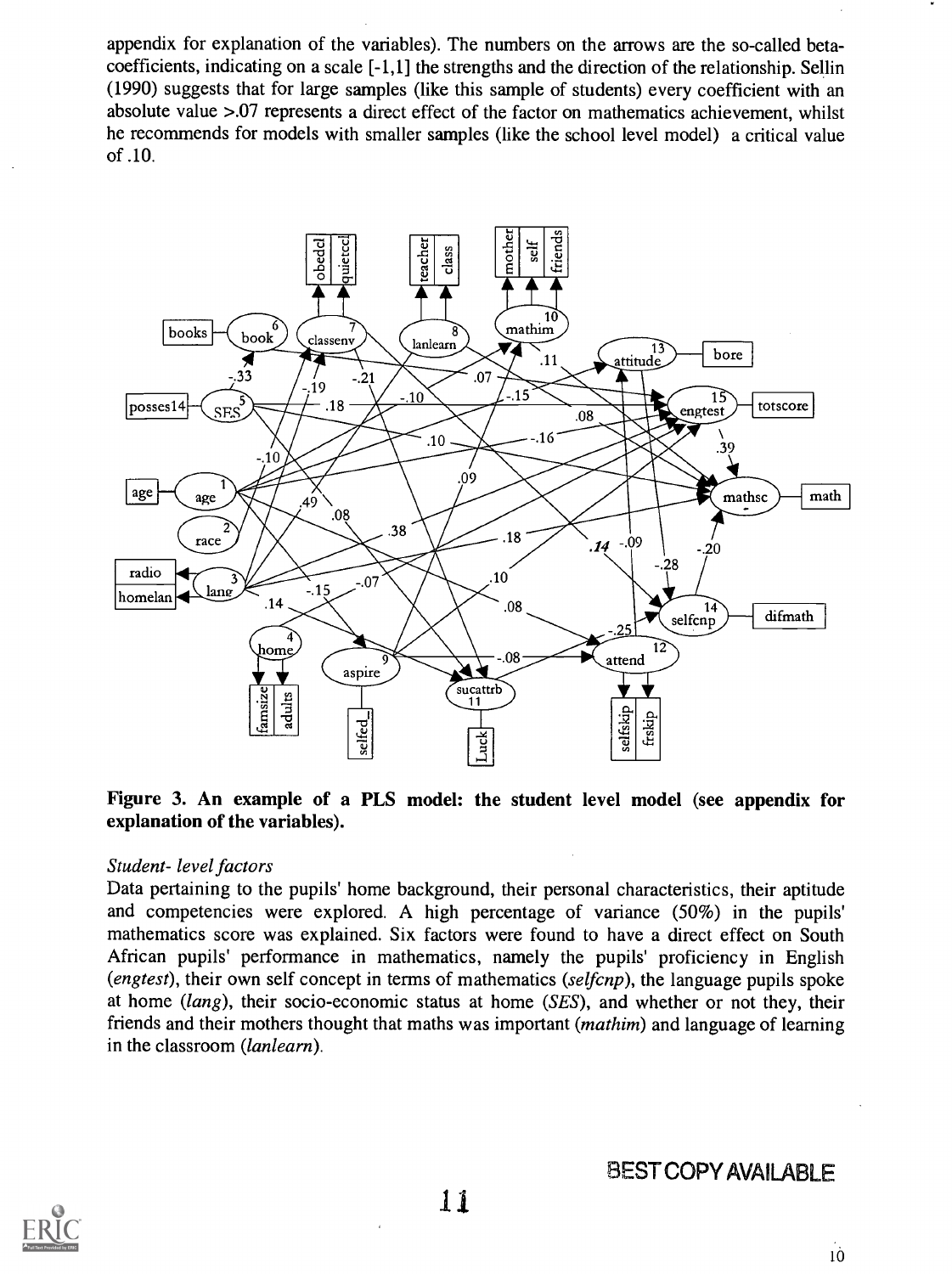#### School-only level factors

Some important aspects of school quality related to school leadership, parent involvement, school profile, physical resources, human resources, autonomy, learning environment and school administration were explored in the data from the school principal's questionnaire. Two important antecedents related to the type of community and the home language of the pupil, were included in the model. Sixty-two percent of the variance in the pupils' scores in mathematics could be explained by three factors at the school level, namely, the community where the school was located, the influence that the teachers union have on the curriculum, and an aggregated pupil variable, the extent to which the pupils in the class spoke the language of instruction as their first language.

## Classroom-level only factors

From the mathematics teacher questionnaire, a number of classroom level factors were also explored and these resulted in including the following factors in the model: teachers' gender, teaching experience, teachers' level of education, time spent on activities, lesson preparation, teaching load, time on task, teachers' attitudes, success attribution, teachers' beliefs, teaching style, resources, limitations, and class size. In total, this model explained 46% of the variance in the pupils' mathematics scores by seven factors - the teachers attitudes, their beliefs about mathematics, the extent of their teaching and other workload, the size of the class they are teaching, their gender, resources and their dedication towards lesson preparation.

## Combined school-class level factors

Because only one class per school was included in the study, class effects could not be studied independently from school effects. Therefore the school level model and the class-level model were combined and the predictors of mathematics achievement were selected from both models and combined with four aggregated student-level antecedent factors into one model. Therefore factors related to teachers' characteristics, pupils' home background, their aptitude, their attitudes, school quality, teaching requirements, curriculum quality and instructional quality were all explored in one model. Finally, six factors were found that had direct effects on pupils' achievement in mathematics and that explained 27% of the variance in the mathematics score. These were the location of the school, class size, the attitude of the teacher, teachers' beliefs about mathematics, the teachers' workload (including teaching) and their dedication toward lesson preparation.

## Results from the Multilevel Analysis

From the Partial Least Square analysis, the factors that had a direct effect on math achievement were identified and included into the multilevel analysis: language pupils spoke at home, socio-economic status, pupils' English test score, pupils' own self concept in terms of mathematics, whether or not they, their friends and their mothers thought that maths was important, language on the radio they most often listen to, size of the class the teachers were teaching, community where the school was situated, language spoken most often in the class by pupils and teachers, teachers' beliefs about mathematics, attitude of the teacher towards the profession, teachers' dedication toward lesson preparation, teachers' teaching load and teachers' total workload. A final variable was included because it was believed to be important from a political perspective, namely the number of pupils enrolled in a school. Ultimately 183 schools and 7 651 South African pupils were included in the multi-level analysis.

In the first step in the analysis the only independent variable included in the analysis was the school of the learner (this is the so-called Null model). The Null-model in Table 2 shows that more than half of the variance in the mathematics achievement scores is situated on the school

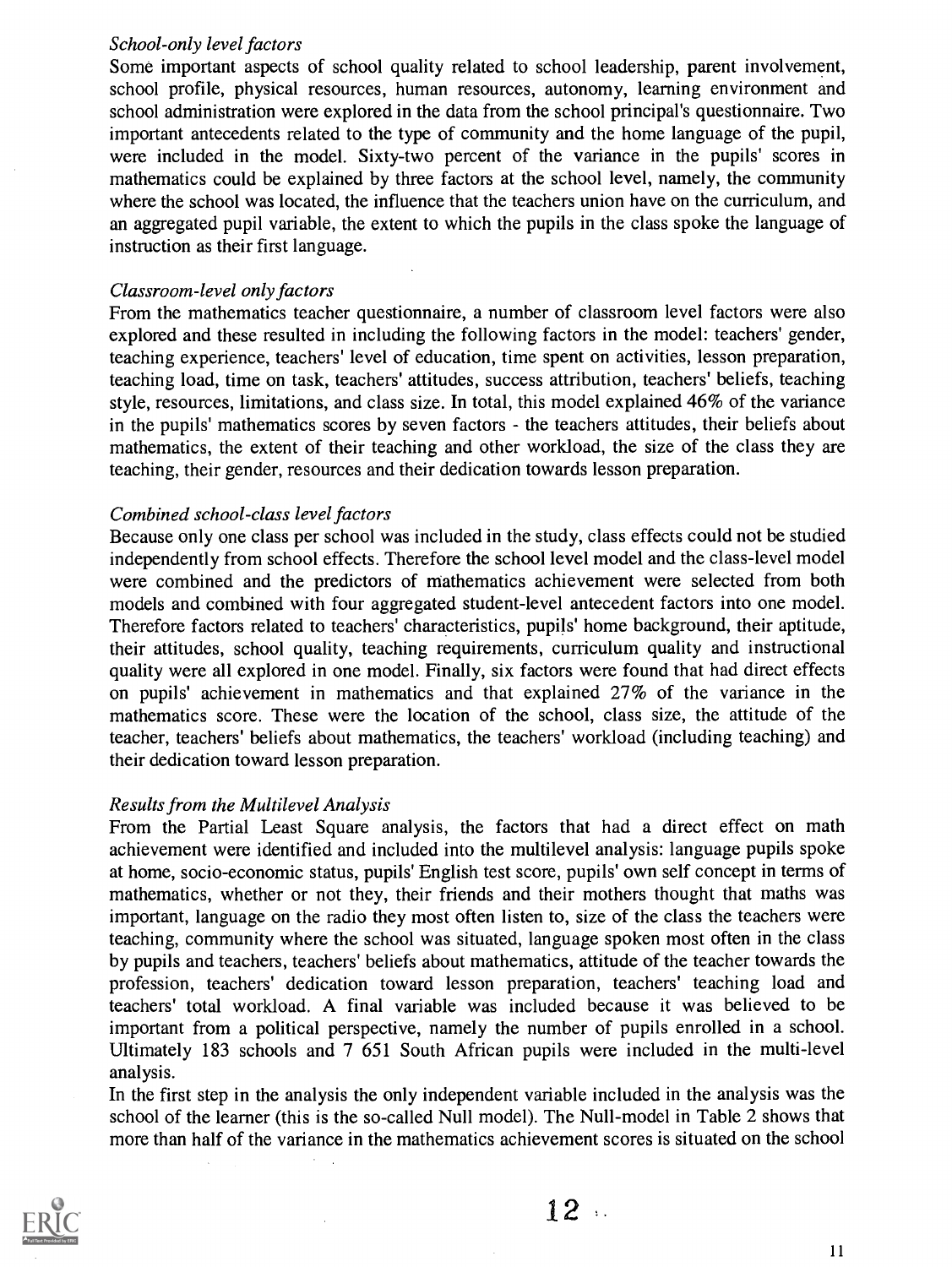level (55%) whilst 45% of the variance can be situated on student level.

In the next step of the multilevel analysis the six student variables were entered successively in the model. The results are summarised in Table 2, column 'Student model  $-$  Model 6', in which the numbers represent the regression slopes associated with the various variables (e.g. 5.35 is the regression coefficient associated with 'home language'). Table 2 shows that all regression coefficients are significant, meaning that mathematics achievement tends to be better when the scores are higher on the variables home language, socio-economical status,

| Null Model | Student Model                                                                                                                                     | Student-School                                                                              | <b>Extended Student-</b><br>school model                                                                                                                                                                                 |
|------------|---------------------------------------------------------------------------------------------------------------------------------------------------|---------------------------------------------------------------------------------------------|--------------------------------------------------------------------------------------------------------------------------------------------------------------------------------------------------------------------------|
|            |                                                                                                                                                   |                                                                                             | (Model 16)                                                                                                                                                                                                               |
|            |                                                                                                                                                   |                                                                                             |                                                                                                                                                                                                                          |
|            |                                                                                                                                                   |                                                                                             |                                                                                                                                                                                                                          |
|            |                                                                                                                                                   |                                                                                             | 285.5                                                                                                                                                                                                                    |
|            |                                                                                                                                                   |                                                                                             | 2.83                                                                                                                                                                                                                     |
|            |                                                                                                                                                   |                                                                                             |                                                                                                                                                                                                                          |
|            |                                                                                                                                                   |                                                                                             | 0.79                                                                                                                                                                                                                     |
|            |                                                                                                                                                   |                                                                                             | $3.79**$                                                                                                                                                                                                                 |
|            |                                                                                                                                                   |                                                                                             | $-6.20**$                                                                                                                                                                                                                |
|            |                                                                                                                                                   |                                                                                             | $6.45**$                                                                                                                                                                                                                 |
|            |                                                                                                                                                   |                                                                                             | 3.98**                                                                                                                                                                                                                   |
|            |                                                                                                                                                   |                                                                                             |                                                                                                                                                                                                                          |
|            |                                                                                                                                                   |                                                                                             | $-15.24**$                                                                                                                                                                                                               |
|            |                                                                                                                                                   |                                                                                             | $-3.68**$                                                                                                                                                                                                                |
|            |                                                                                                                                                   |                                                                                             | $7.07*$                                                                                                                                                                                                                  |
|            |                                                                                                                                                   |                                                                                             | $2.55**$                                                                                                                                                                                                                 |
|            |                                                                                                                                                   |                                                                                             | 0.00                                                                                                                                                                                                                     |
|            |                                                                                                                                                   |                                                                                             | $0.49**$                                                                                                                                                                                                                 |
|            |                                                                                                                                                   |                                                                                             | $-0.14$                                                                                                                                                                                                                  |
|            |                                                                                                                                                   |                                                                                             | $7.16*$                                                                                                                                                                                                                  |
|            |                                                                                                                                                   |                                                                                             | 0.14                                                                                                                                                                                                                     |
|            |                                                                                                                                                   |                                                                                             |                                                                                                                                                                                                                          |
|            |                                                                                                                                                   |                                                                                             | 1087                                                                                                                                                                                                                     |
|            |                                                                                                                                                   |                                                                                             |                                                                                                                                                                                                                          |
|            |                                                                                                                                                   |                                                                                             |                                                                                                                                                                                                                          |
|            |                                                                                                                                                   |                                                                                             | 4535                                                                                                                                                                                                                     |
|            |                                                                                                                                                   |                                                                                             | 1087#                                                                                                                                                                                                                    |
|            |                                                                                                                                                   |                                                                                             |                                                                                                                                                                                                                          |
|            |                                                                                                                                                   |                                                                                             |                                                                                                                                                                                                                          |
|            |                                                                                                                                                   |                                                                                             |                                                                                                                                                                                                                          |
|            |                                                                                                                                                   |                                                                                             |                                                                                                                                                                                                                          |
| .61        | .79                                                                                                                                               |                                                                                             |                                                                                                                                                                                                                          |
| .44        | .50                                                                                                                                               |                                                                                             |                                                                                                                                                                                                                          |
|            | (Model 0)<br>288<br>6 520 (55%)<br>5 342 (45%)<br>N/A<br>Explained proportion of variance in math achievement<br>(when compared with Null Model): | (Model 6)<br>278<br>$4.07**$<br>$-6.32**$<br>$6.39**$<br>$4.75**$<br>2451<br>4570<br>1 340# | (Model 15)<br>299.5<br>3.27<br>$.88*$<br>4.00**<br>$-6.29**$<br>$6.35**$<br>$3.95**$<br>$-17.27**$<br>$-4.46**$<br>$8.00**$<br>$2.59**$<br>.00.<br>$.52**$<br>$-0.27$<br>$8.02*$<br>.10<br>1 3 3 6<br>4 5 6 0<br>132.80# |

| Table 2: Multi Level analysis of the South African TIMSS data with the Math-test score |  |
|----------------------------------------------------------------------------------------|--|
| as dependent variable (weighted data)                                                  |  |

Notes: Intercept represents the grand mean of the mathematics scores (differs slightly from the South African mean score of 275 on the international test due to the fact that a number of schools could not be included in the analysis)

 $N = 7651$  pupils in 183 schools (one class per school);

\* t-value > 1,96, this resembles a confidence interval of  $95\%$ ;

\*\* t-value  $> 2,58$ , this resembles a confidence interval of 99%;

# The difference between the deviances is significant (p<.001).

English tests, self-concept, importance of mathematics and radio language. These variables are described in the Appendix, however one explanatory remark should be made: as self-

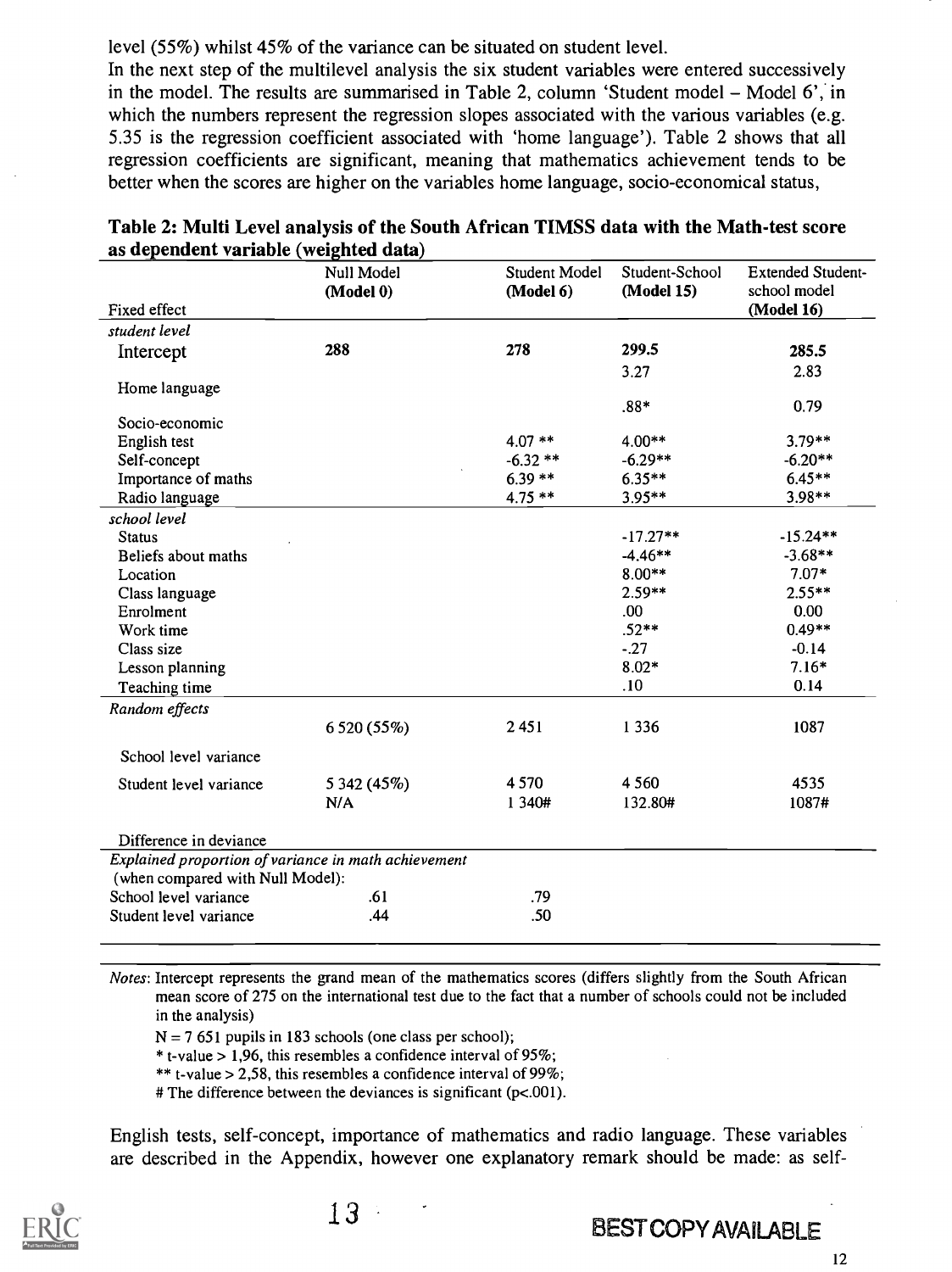concept has a negative scale, the negative regression coefficient should be interpreted as 'the more difficulties a learner has with mathematics, the lower the achievement score'. Howie (2002) illustrates these data with two examples to illustrate the influence of the language factor. The model predicts a difference of 57 points on the math achievement scale (with national mean score of 275 scale points) between a pupil that has the mean score on the English test (10 out of 40 points) and a pupil 24 points (the average achieved by native English speakers). As a second example, a pupil who speaks an African language at home and never listens to an English radio station is predicted to score 25.6 points less on the mathematics achievement scale than a student who speaks English at home and always listens to an English radio station. It is therefore very clear that, if one only looks at variables at student level, there is a strong influence of language on achievement in mathematics.

A final remark on the Student-model pertains to 'difference in deviance' (see Table 2). The deviance is a measure for the appropriateness as to whether a model is a good representation of the reality represented by the data. The fact that the difference in deviance between the Student model and the Null model is highly significant means that the Student-model is a highly significant improvement as compared to the Null-model.

The next phase in the multilevel analysis was to enter the nine school level variables, resulting in the 'Student-School model', also called model 15 as the model is based on 15 independent variables. The results are summarised in the final column of Table 2. In total, 11 of the 15 factors were found to be significant predictors of South African pupils' achievement in mathematics. Enrolment, class size, teaching time and home language appeared not significant in the Student-School model. Once the school-level variables were entered, the effect of home language, which was significant in the Student model, lost its significance as consequence of the school level variables such as location of the school. On the other hand, the English test score again appears to be one of the most significant (see Howie, 2002). Another result that can be derived from the full model is that SES is no longer significant (see Howie, 2002). The strength and significance of the school-level variables compensated for the pupil variables resulting in home language and SES losing their significance in the multilevel analysis.

The quality of the Student-School model as the best one in representing the relationship between the independent variables and achievement can be shown from two other parts of Table 2. At first, the difference in deviance between the Student-School model (model 15) and the Student-model (model 6) is significant indicating that the Student-School model is superior. Furthermore, as can be concluded from the lowest part of Table 2, the strength of the Student-School model is also illustrated by the variance in mathematics achievement explained by this model, being 79% of the variance at school level, and 50% of the variance at student level.

## The extension of the Student-School-Model

 $\label{eq:2} \mathcal{L}(\mathbf{Y}) \rightarrow \mathcal{L}_{\mathbf{X},\mathbf{Y}}^{\mathbf{X}}$ 

Due to the amount of the explained proportion variance on school level by the English test score (engtest), it was decided to extend the student-school-model with random slopes (i.e. with a random slope for each school) of the average English test score (engtest). The results in Table 2 indicate that this model is a significant improvement of the full model (Model 15), as the deviation from the full model is highly significant (p<.001; see Table 2). Noteworthy is that the data of Model 16 show that the extension of the full model with random slopes results in it that SES is no longer significant. This means that the other school variables explain the variance in SES (as was concluded for home language (hlang) when discussing the full model). Another observation in the data of Model 16 is that the inclusion of the random

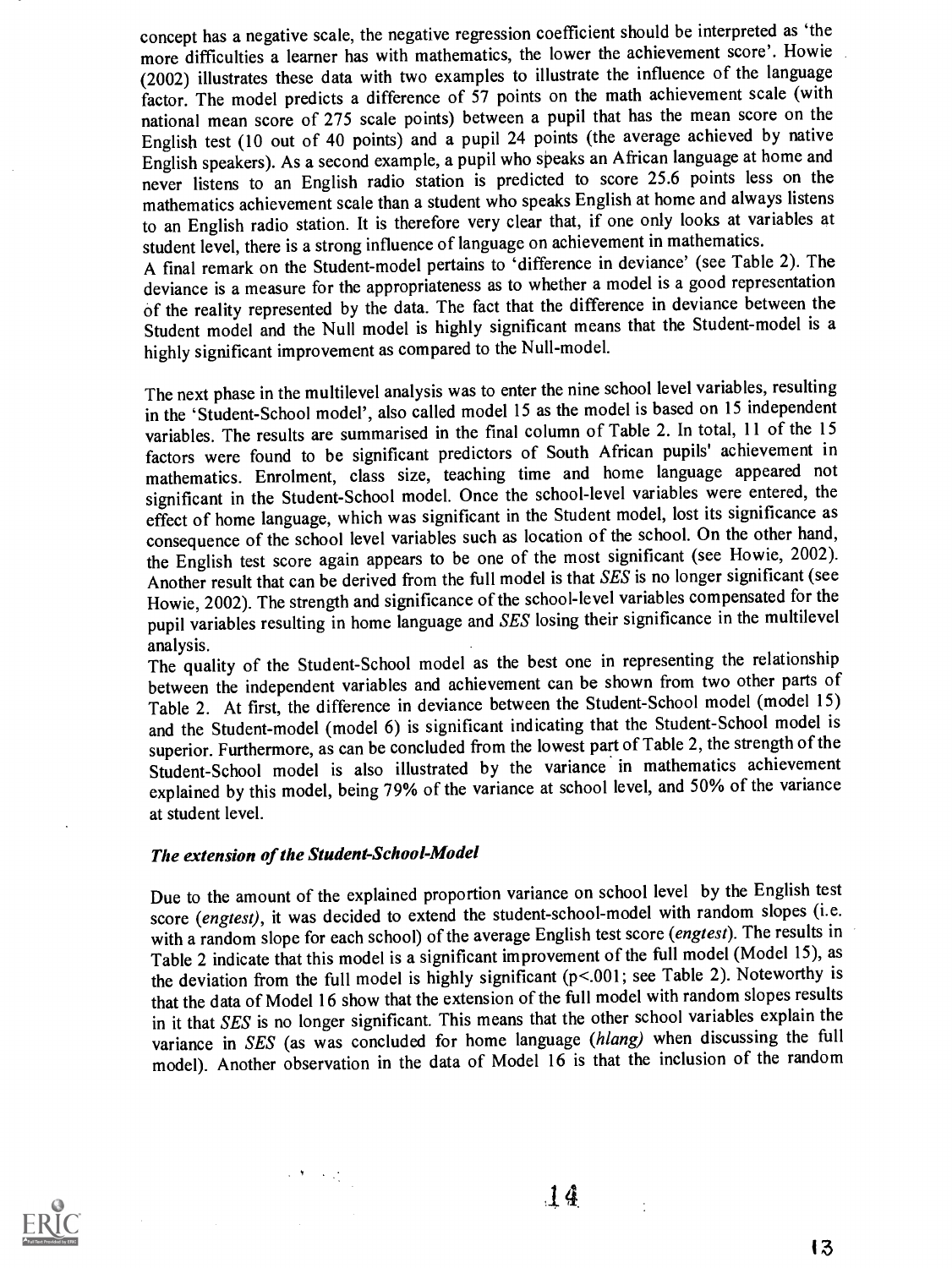slopes (i.e. per school its average value on *engtest* instead of taking the national average) results in lower estimates on all school variables, which shows that language proficiency is related to all school variables in another way.



Note: the mean of the English test score is 17.01, but set zero in the figure.

Figure 4

Random slopes representing the predicted score on mathematics for each school/class (based on the English test scores)

Figure 4 shows the final model graphically extended with a random slope for each class on the English test (engtest) with the other axis representing the mathematics achievement score (resulting in Model 16).

If one looks at the pattern of the slopes in Figure 4, it would appear as if the impact of the English test (engtest) on mathematics achievement is less in classes with a low average score on the English test. In other words schools where pupils did poorly in the English test, their proficiency hardly made any difference to their mathematics score. Conversely, the better that classes of pupils performed on the English Test, the stronger the relationship of this outcome was with mathematics. In other words, the correlation between the English test and the mathematics score is higher for classes with an on average high score on the English test. There appears to be a curvilinear relationship between English and Mathematics, which means that language proficiency matters more when the English proficiency of classes is higher.

Another observation should be made here. Figure 4 clearly shows that there are schools with a high average score on the English test and yet a low average performance on mathematics, combined with a low correlation between the two variables. This is an indication that there are in addition to English proficiency other variables (either within the model, e.g. location may be a candidate to investigate, or outside the present study) that are related to mathematics



15

BEST COPY AVAILABLE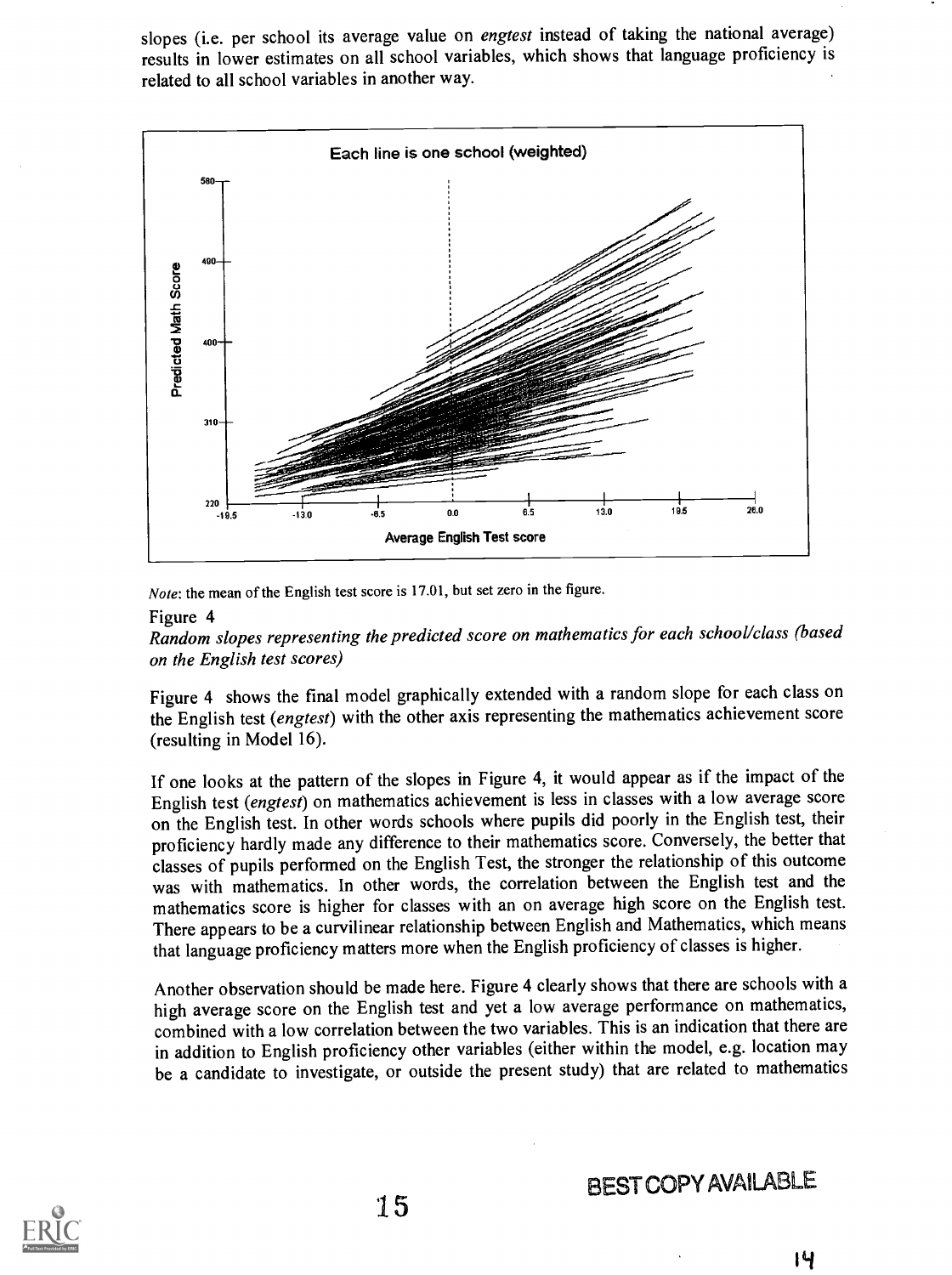achievement. One possibility is that some informal tracking of pupils may be implemented at schools. So, there may be classes where the majority of pupils speak English at home, but may be grouped into a low ability mathematics class. Possible evidence of this practice was highlighted during the data collection for TIMSS-R where in at least six schools principals prevented field workers from testing the sampled class on the grounds that it was a low achieving group and insisted that the "A" class be tested. Pupils from these schools were subsequently withdrawn from the TIMSS-R sample. Clearly further research on this is needed to ascertain whether this or other reasons are responsible for the trend observed in Figure 2.

In conclusion, once all the predictors are added to the model, most of the school-level variance in pupils' achievement scores could be explained in the Student-School model. This is not the case for the student-level variance, as a large percentage of the variance on student level (50% of the 45% in the Null model) could not be explained by the predictors (including a number of language related variables) used in this model. This may be due to the fact that other variables that are not included in this study are important as well. For example, cognitive ability was not measured in this study, but was included in the Belgian-Flemish study as a national option. Van den Broek and Van Damme (2001) show that in Belgium this variable explains a great deal of variance on student level and explain in fact more than any other single variable in their multi-level model. Clearly more research is needed here for South Africa.

However, the predictors did explain for the South African data a high percentage of the variance between schools. This means that a large part of the differences between schools in pupils' mathematics achievement can be attributed to these variables. The Student-School model indicates that significant predictors for how pupils in different schools perform in mathematics are the pupils' performance in the English test, the socio-economic status (to a lesser extent), the pupils' self concept, the pupils' perception of the importance of mathematics, their exposure to English, how pupils' maths teachers perceive their professional status, pupils' maths teachers beliefs about mathematics, the location of the school, the extent to which English is used in the classroom, the amount of time teachers spend working and the amount of time teachers spend in lesson planning. They are also significant predictors of how well pupils' perform in the same school (within-school variance), but to a lesser extent. Noteworthy is that two of these variables have a negative effect, teachers' perception of their status and their beliefs about mathematics. The stronger the teachers' ideas about mathematics and the perception about the status of the profession are, the poorer their pupils perform in mathematics. This observation should not be looked at in isolation, but in conjunction with the other variables that have a significant effect on mathematics achievement, but further discussion is beyond the scope of this article.

#### Conclusion and Reflections

The first research question addressed the effect of language on South African pupils' performance in mathematics. This research shows that in South Africa, pupils tended to achieve higher scores in mathematics when their language proficiency in English was higher and were more likely to attain low scores in mathematics when their scores on the English test were low. Those that spoke English or Afrikaans at home tended to achieve higher scores in mathematics. Alternatively, children from homes where African languages were used were more likely to achieve lower scores. Pupils in classes where the pupils and the teachers mostly interacted in the official media of instruction (English or Afrikaans) were more likely to achieve better results in mathematics.

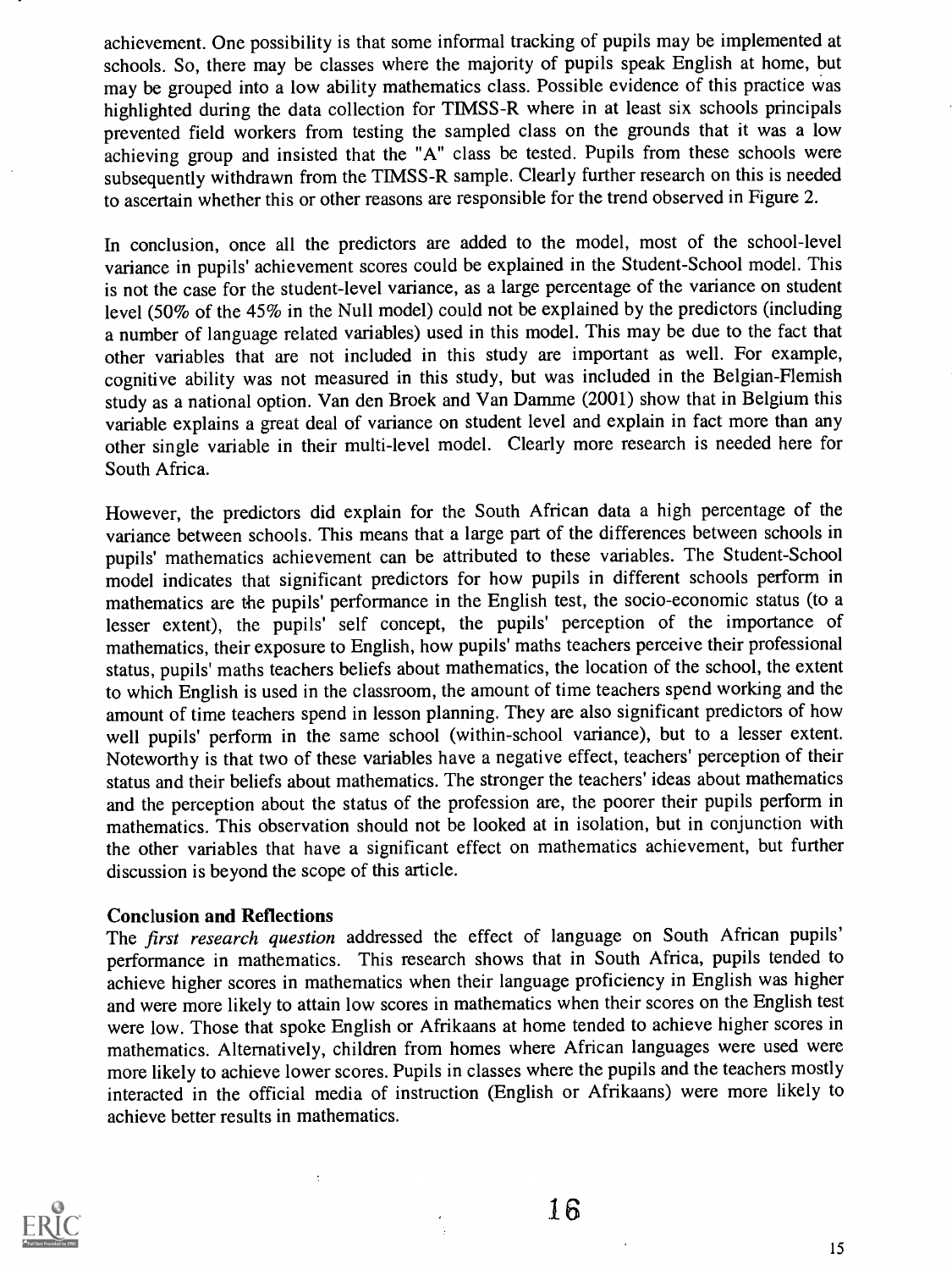A key finding from this research is that pupils who spoke either English or Afrikaans at home achieved higher scores in both the mathematics and the English tests than those who did not. There is often a mismatch in many cases regarding the language of the pupil and the language of the teacher. With the increasing heterogeneity of South Africa's schools in culture and language, offering children the opportunity to learn in their own home language is becoming increasingly challenging, as is also illustrated by other (qualitative) studies in South Africa about the relationship between mathematics and language (see e.g. Adler, 1998; Setati & Adler, 2000; Setati, Adler, Reid & Bapoo, 2001).

With regard to language another key finding was that the average English test score was very low and the majority of pupils' English language proficiency was poor. Pupils speaking African languages had very low English language proficiency as compared to other second language learners. Furthermore, there is no room for complacency as native English speakers as a group did not perform substantially better than the Afrikaans-speaking group given that this was an English second language test. The low proficiency may be linked to another finding from the research (see Howie, 2002) that more than two-thirds of pupils had very few books in the home It is clear that an urgent and intensive intervention is needed in both English as a discipline in the schools and as a medium of instruction. Above all, children need to be encouraged to read in their leisure time, but they also need to be given opportunities to write in English more so than presently so that they become familiar in articulating thoughts and knowledge in English and this should be targeted to all children, not only the second language speakers.

The second research question focused on how does the effect of language relate to other background variables collected at school and student level.

The Student-model (model 6) shows that in addition to language of the home and English proficiency other variables such as SES, self-concept of the learner (about having difficulty with mathematics) and importance of mathematics (according to mother, friends and the learner) are also related to mathematics achievement.

The Student-School model shows the influence of the location of the school in rural or urban areas on mathematics achievement, which is not surprising given the under-development in rural areas in South Africa. However, as 50% of South Africa's population live in rural areas, the fact that students attending school in rural areas perform worse in mathematics than those attending schools in urban areas should be of serious concern to the education and other authorities and policy-makers. An interesting outcome was the strength of teachers' attitudes, beliefs and dedication as predictors of pupils' achievement. Teachers with strong mathematical pedagogical beliefs and who believed that mathematics is primarily a formal way of representing the real world; that mathematics is primarily a practical and structured guide for addressing real situations; if students are having difficulty an effective approach is to given them more practice by themselves during the class; that more than one representation (picture, concrete material, symbol set etc) should be used in teaching a maths topic; the mathematics should be learned as sets of algorithms or rules that cover all possibilities; and that basic computational skills on the part of the teacher are sufficient for teaching secondary school maths; were also those whose pupils were more likely to achieve lower results. This may mean that the teachers with stronger beliefs have less content knowledge and less understanding about the philosophy of mathematics perhaps due to their training or lack thereof. This may also result in teaching pupils through rote learning whilst reporting in a way that reflects the philosophy of the new South African curriculum, namely pupil-centred and problem-based teaching. On the other hand, teachers that had weaker beliefs may reflect a group of teachers who had good training, have a good content knowledge and have confidence in their preparation to teach, but stick to traditional teaching methods in contrast to those advocated by the new curriculum.

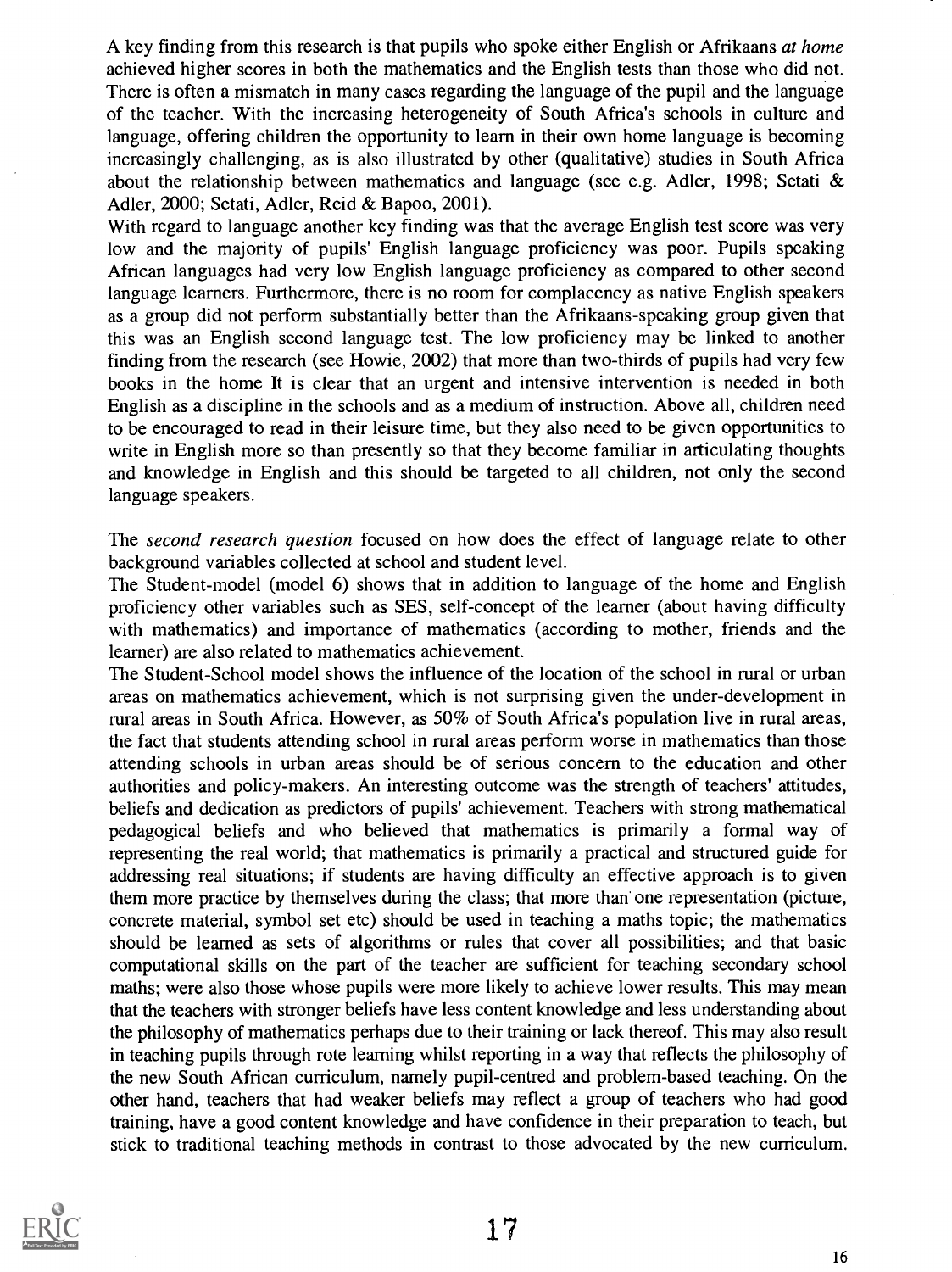Pupils of such teachers may have performed better on the TIMSS -R test, a test, which has been criticised by proponents of realistic mathematics in the Netherlands as too traditional in its design and content. Further investigation of teachers' beliefs in relation to pupils' achievement is needed.

Teachers with feelings of being appreciated by society and their pupils were more likely to produce pupils with lower results. This could be due to the fact that these are teachers in more rural areas who are highly regarded by their communities, as they are well educated compared to others in those communities. However, schools in these same communities are also poor and lack resources and pupils come from poor homes and have much exposure to the languages of learning than their urban counterparts. So, although teachers feel affirmed, they are also challenged by the conditions in their schools, which results in pupils attaining lower scores. On the other hand teachers who feel less affirmed work in better conditions in urban areas and where their pupils come from different background. Teachers' commitment appears to play a key role in pupils' performance. Pupils whose teachers spent more time with work related activities at school tended to achieve higher results in mathematics, although the amount of time that, teachers spent actually teaching had no effect. Likewise, the amount of time that teachers spent preparing lessons resulted in pupils being more likely to achieve higher results.

The lack of effect of class size as a predictor of achievement confirms previous findings in studies of developing countries. In the case of South Africa, those classes with large numbers of pupils (on average 50 pupils) are also those at schools with poor conditions described earlier and therefore it is possible that a type of bottom effect is felt here and therefore, the effect of the actual number of pupils is slight.

Finally, when all other factors were considered, the most significant factor was the English test score and this was highlighted in the final extended model where the strength of the effect could be clearly seen. The data of Model 16 (the full model with random slopes for the English test) showed that the extension of the full model with random slopes results in SES no longer being significant. The strength and significance of the school-level variables compensated for the student variables resulting in home language and SES losing their significance in the multilevel analysis

These findings are significant against the background of the situation in many South African schools, particularly in those where there are African pupils taught by African teachers. In these schools the conditions are the worst: limited resources and facilities, large percentages of under-qualified teachers, pupils from poor socio-economic backgrounds and instruction occurs in a secondary language.

The findings give rise to a *number of reflections* on the relationship between language and achievement in relation to the language policy implemented by the South African government. The difficulty of not being able to communicate fluently in a common language is leading to increased frustration for the teacher, disorientation on the part of the child, a slow rate of learning, disciplinary problems and teacher centred instruction. Although teachers are aware of the national language policy they may have very different interpretations of it (Setati, 1999). The majority of parents, pupils and teachers perceive English as the gateway to opportunities more globally and therefore many want the pupils to participate in their education through the medium of English. The implementation of the language policy needs reassessing regarding its feasibility and the desires of the community. Unless, some hard decisions are taken, and quickly, by decision-makers, pupils and teachers will continue to struggle and pupils will under-perform in mathematics and other subjects. If, as the majority of parents seem to desire, English is increasingly used then the necessary support mechanisms need to be put into place including intensive language training of second language teachers

 $\mathbf{r}$ 

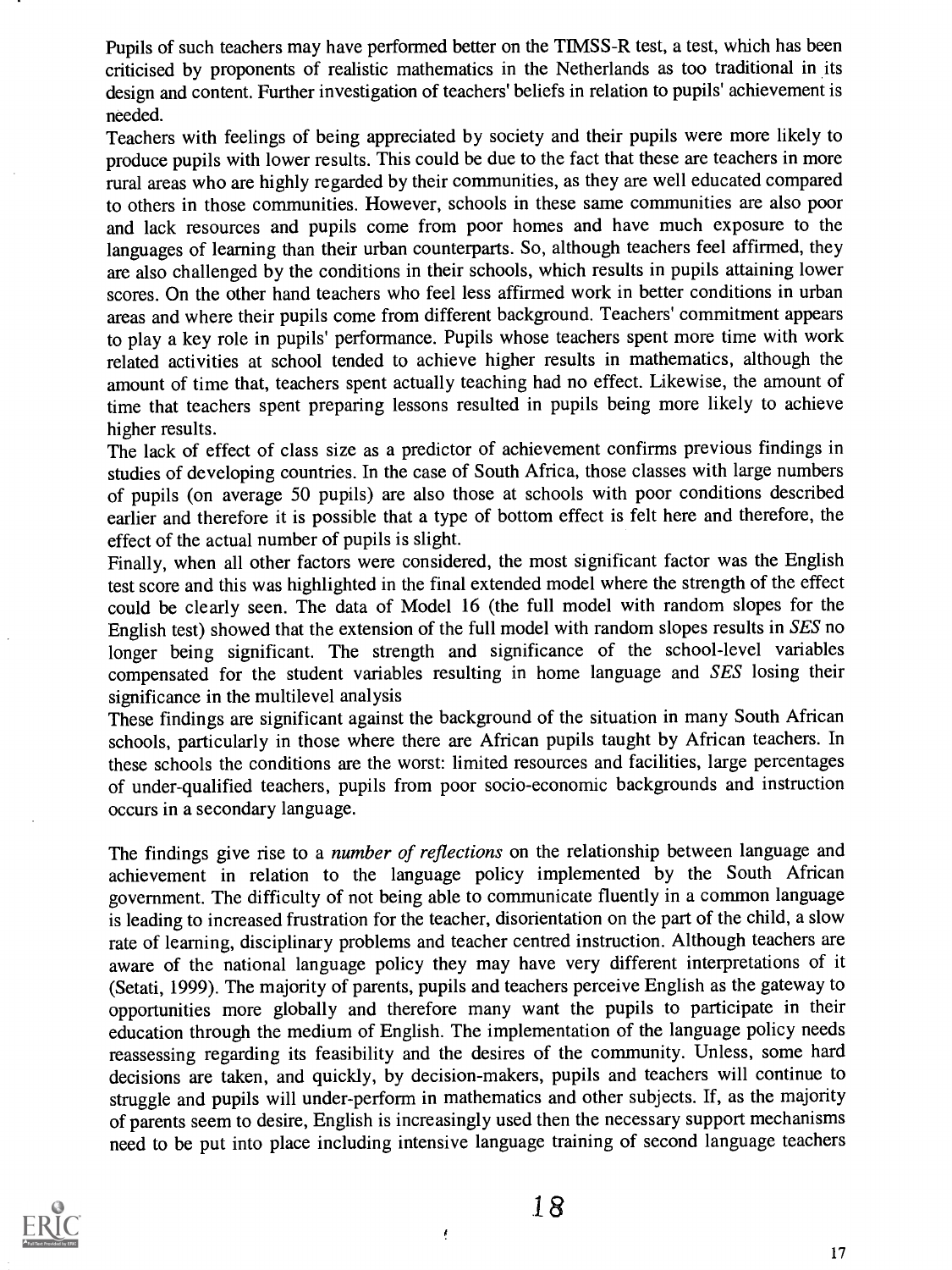who will be teaching through the medium of English. On the other hand, if however the decision is made to teach in mother tongue beyond grade 5, the ramifications are enormous considering that in urban environments, almost all the official languages are found as well as there are increasingly more foreign languages (from elsewhere in Africa and beyond). Segregating children and indeed teachers in terms of language (as clearly offering 11 languages of learning will be impossible within a single school) will be an enormous task and may reverse the cultural integration beginning to take place. Of course, in rural areas where one language is almost always clearly dominant, it may be more feasible. The danger of considering only one approach in the language policy, albeit an important one, (for example only considering cultural identity or the political perspective); is that the multiple functions of schooling will be ignored. For, the curriculum and pupils' education have to fulfil the desires of society namely, that of educating them towards being a responsive citizen in a democratic society, of attaining certain basic knowledge and skills, being prepared for the workplace and/or further education and acquiring adequate social and interpersonal skills. The government has to take a firm lead in finding the appropriate balance between these perspectives, as if this is left to the schools, the status quo will remain.

In conclusion, the strength of the language component represented in a number of variables that have strong effects on mathematics achievement is clear. Moreover, the dedication of the teacher matters with regard to their pupils' achievement and the location of the school is further an important predictor of South African pupils' achievement in mathematics. In the past few years, some progress has been made to address shortcomings in South African schools. Although significant progress has been made with regard to administrative restructuring, policy development and infra-structural improvements nonetheless, the quality of education that the majority of pupils are receiving is far from satisfactory. The study (Howie, 2002) highlighted the most significant predictors of mathematics (of which language is only one) within the scope of the data available and has raised a number of questions and issues that are believed to be pertinent to the future development of South African education, in particular in mathematics. The challenges abound within the education system of this country and in addition to the issues of access and equity the most important challenge awaiting now is that of quality.

#### References

- Adler, J. (1998). A language for teaching dilemmas: unlocking the complex multilingual secondary mathematics classroom. For the Learning of Mathematics, 18, 24-33.
- Afrassa, T.M. (1998). Mathematics achievement in the lower secondary school stages in Australia and Ethiopia: a comparative study of standards of achievement and studentlevel factors influencing achievement. Unpublished PhD. Thesis. Adelaide: Flinders University of South Australia, School of Education.
- Arnott, A. & Kubeka, Z. (1997). Mathematics and science teachers: Demand, utilisation, supply, and training in South Africa, Johannesburg: Edusource.
- Baker, C. & Prys-Jones, S. (1998). Encyclopedia of bilingualism and bilingual education. Clevedon: Multilingual Matters.
- Behutiye,, N. & Wagner, J. (1995). Some aspects of primary school pupils' cognitive development and their relationship to scholastic achievement. Addis Ababa: Curriculum and Evaluation and Educational Research Division, Institute for Curriculum Development.

Berry, J.W. (1995). Learning mathematics in a secondary language: Some cross-cultural

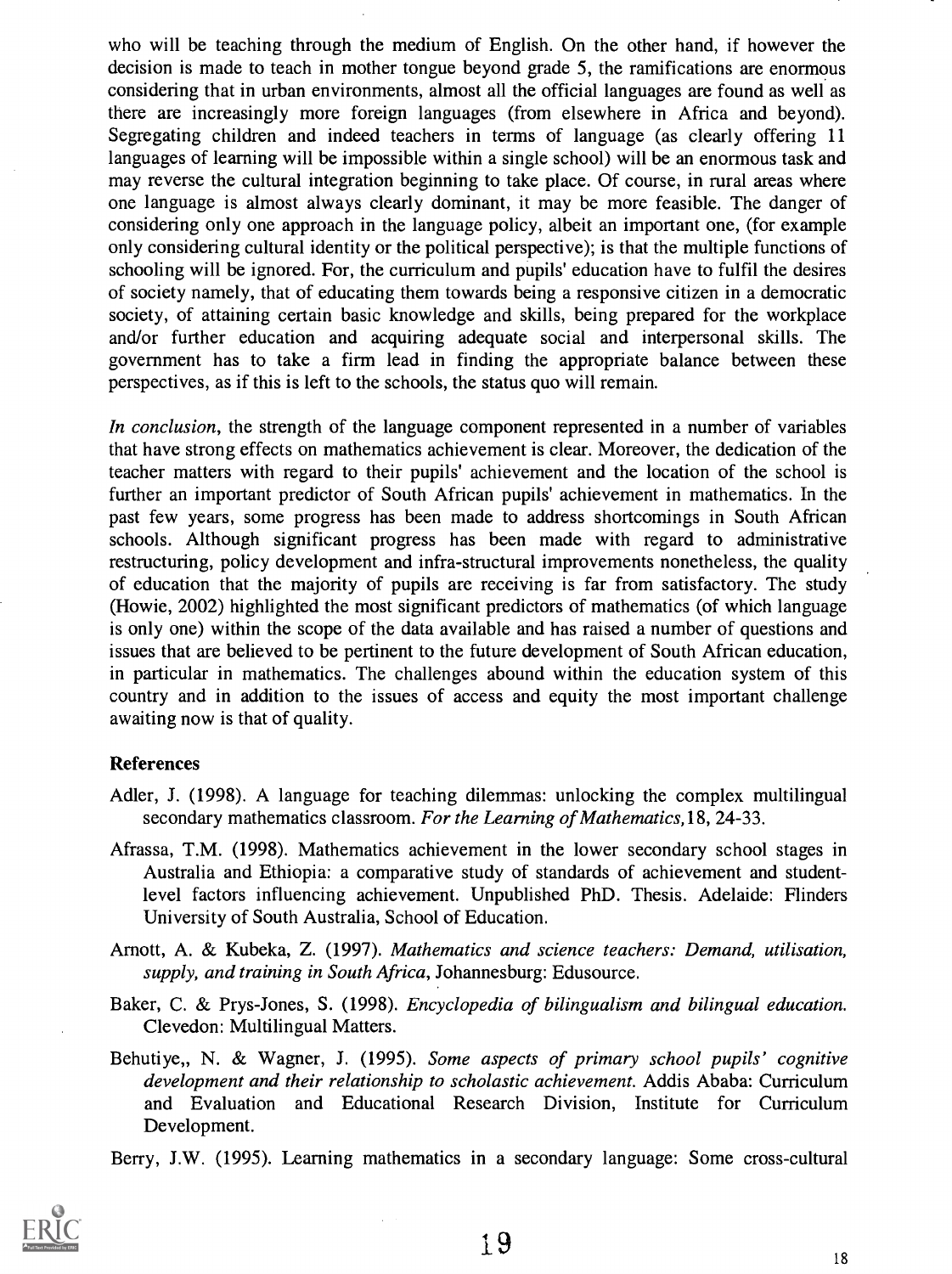issues. For the learning of Mathematics, 5, 2, 18-23.

- Cherian, V.I. (1992). Family influences on scholastic achievement. Inaugural address delivered on accepting the chair of Psychology of Education at the University of the North on 28 October 1992, Sovenga.
- Clarkson, P.C. (1991). Bilingualism and Mathematics Learning. Australia, Geelong: Deakin University.
- Cohn, & Ressmiller. (1987). Research on effective schools: Implications for less-developed countries. Comparative Education Review, 31,3, 377-399.
- Daniel, D. (1995). School attendance and achievement among boys and girls: The case of selected grade six students in Addis Ababa. Proceedings of the National Workshop on Strengthening Educational Research. Addis Ababa: Institute of Educational Research, Addis Ababa University, 253-264.
- Deresse, M., Wagner, J. & Alemaychu, M. (1990). Factors affecting achievement of lower primary school pupils. Addis Ababa: Institute for Curriculum Development and Educational Research.
- Eshetu, A. (1988). Comparative study of family background of high achievers and low achievers at Entoto technical, vocational and academics schools. Unpublished BA thesis. Addis Ababa University, Faculty of Education.
- Gennet, (1991). Women in Education: A study of academic performance and participation of female students in high schools of Addis Ababa. Addis Ababa: Addis Ababa University, Department of Business Education, Faculty of Education.
- Georgewill, J.W.. (1990). Causes of poor achievement in West Africa School Certificate Mathematics Examinations in Rivers State secondary schools, Nigeria. International Journal of Mathematics in Science and Technology, 21, 3, 379-386.
- Howie, S.J. (1997). Mathematics and science performance in the middle school years in South Africa: A summary report on the performance of the South African students in the Third International Mathematics and Science Study. Pretoria: HSRC.
- Howie, S.J. (2001). Mathematics and Science Performance in Grade 8 in South Africa 1998/1999: TIMSS-R 1999 South Africa. Pretoria: HSRC report.
- Howie, S.J. (2002). English language proficiency and contextual factors influencing mathematics achievement of secondary school pupils in South Africa. Enschede: Doctoral dissertation, University of Twente.
- Howie, S.J. & Hughes, C.A. (1998). Mathematics and science literacy of final-year school students in South Africa: Third International Mathematics and Science Study. Pretoria: HSRC.
- Howie, S.J. & Pietersen, J.J. (2001). Mathematics Literacy of Final Year Students: South African Realities. Studies in Educational Evaluation, 27, 1, 7-26.
- Howie, S.J. & Wedepohl, P.T. (1997). The "crisis" in science and mathematics education in South Africa. A paper presented at the British Educational Research Association conference, York, England, Sept 1997.
- Human Sciences Research Council (HSRC) (1990). Achievement Test English Second Language Standard 6. Ref. 2564/2. Pretoria: HSRC, Institute for Psychological and Edumetric Research.



I) 0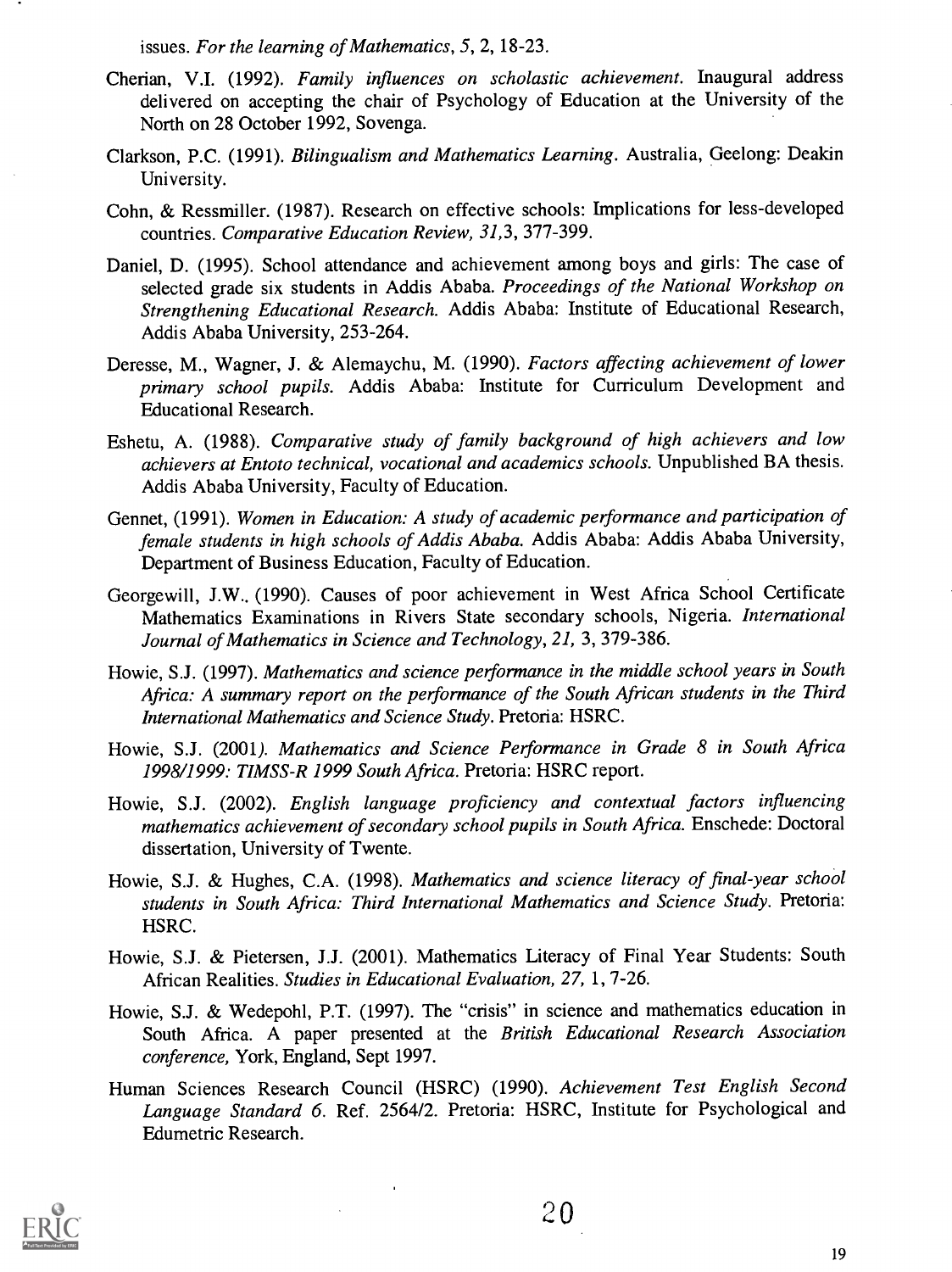- Institute of Education (2000). MlwiN: a visual interface for multilevel modelling. Version 1.10. Multilevel Models project, University of London.
- Kahn, M. (1993). Building the base: report on a sector study of science and mathematics education. Pretoria: Commission of the European Communities.
- Maja, B.I., du Plooy, J. & Swanepoel, Z. (n.d.). Access to Learning: the enabling conditions for successful learning environments. Unpublished.
- Maqsud, M. & Khalique, C.M. (1991). Relationships of some socio-personal factors to mathematics achievement of secondary school and university students in Bophutatswana. Educational Studies in Mathematics, 22, 4, 377-390.
- Monyana, H.J. (1996). Factors related to mathematics achievement of secondary school pupils. M. Ed. Thesis. University of South Africa. Unpublished.
- Mpofana, W.S. (1989). A didactical study of unsatisfactory classroom interaction as a factor related to the high failure rate in senior secondary schools in mathematics in KwaZulu. M.Ed. University of the Orange Free State. Bloemfontein.
- Prinsloo, C., Kanjee, A, Pfeiffer, C. & Howie, S.J. (2001). Baseline Study Technical Report. Teaching and Learning conditions. Pretoria: HSRC.
- Rakgokong, L. (1994). Language and the construction of meaning associated with division in primary mathematics. In M. Glencross (Ed.), Proceedings of the Second Annual Meeting of the Southern African Association for Research in Mathematics and Science Education. Umtata: University of Transkei.
- Riddell, A. (1997). Assessing designs for school effectiveness research and school improvement in development countries. Comparative Education Review, 41, (2), 178- 204.
- Sayers, R. (1994). Gender differences in mathematics education in Zambia. Educational Studies in Mathematics, 26 (4): 389-403.
- Sellin, N. (1989). PLSPATH, Version 3.01. Application Manual. Hamburg: University of Hamburg.
- Sellin, N. (1990). On aggregation bias. In K.C.Cheung, J.P. Keeves, N. Selling& S.C. Tsoi, The analysis of multivariate data in educational research: studies of problems and their solutions. International Journal of Educational Research, 14 (3), 257-268.
- Setati, M. & Adler, J. (2000) . Between languages and discourses: Language practices in primary multilingual classrooms in South Africa. Educational Studies in Mathematics. 43, 3, 243-269.
- Setati, M., Adler, J., Reid, Y. & Bapoo, A. (2001). Incomplete journeys: Code switching and other language practices in mathematics, science and English language classrooms in South Africa. Language and Education.
- Shavelson, R.J., McDonnell, L.M. & Oakes, J. (1987). Indicators for monitoring mathematics and science education: a sourcebook. Santa Monica (CA, USA): The RAND Corporation.
- Sojourner, J. and Kushner, S.N. (1997) Variables that impact the education of African-American students: parental involvement, religious socialisation, socio-economic status, self-concept and gender. Paper presented at the Annual Meeting of the American Education research Association. Chicago, Illinois, March 24-28.

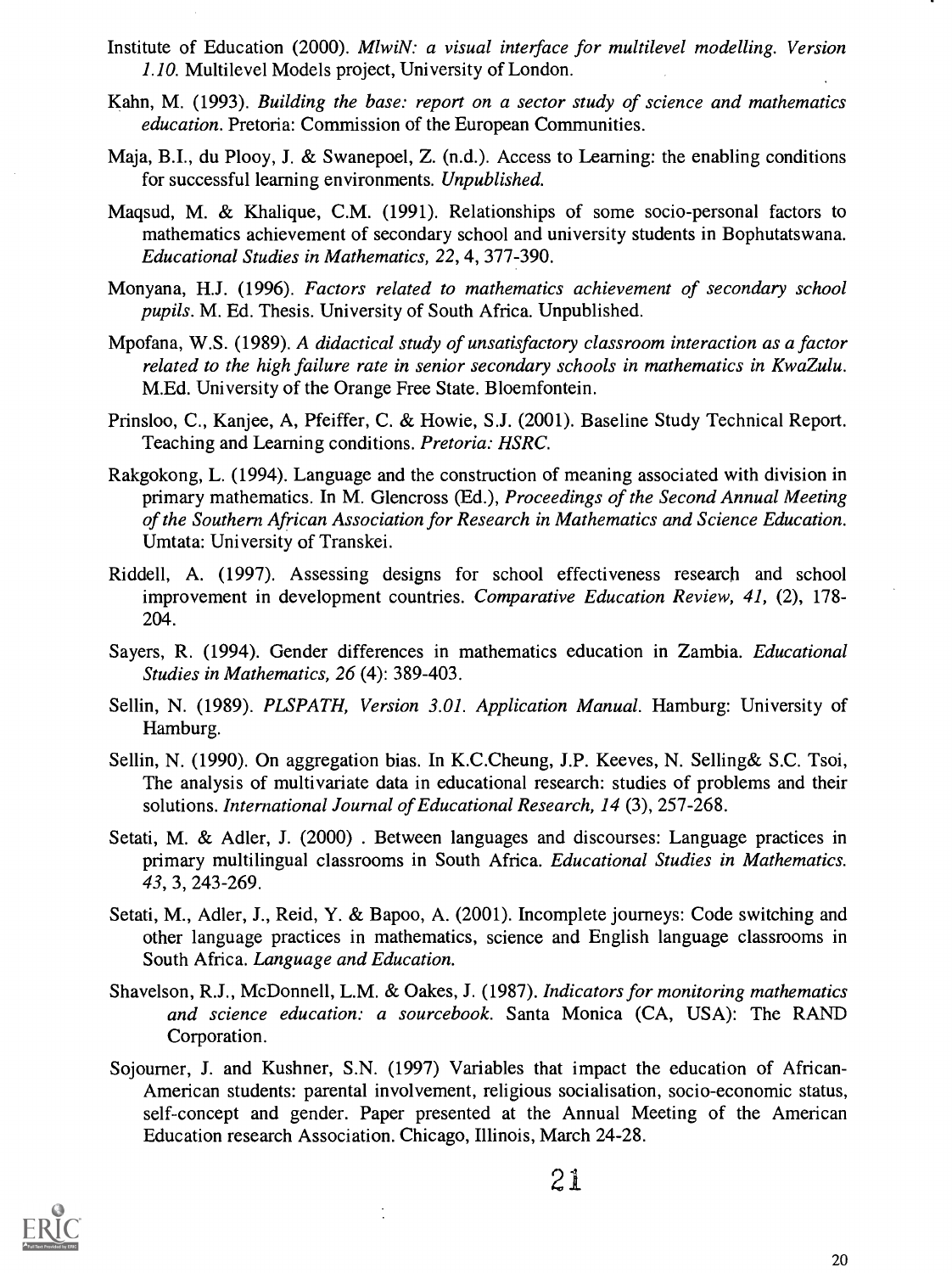- Tartre, L.A. & Fennema, E. (1995). Mathematics achievement and gender: a longitudinal study of selected cognitive and affective variables (grades 6-12). Educational Studies in Mathematics, 28, 199-227.
- Taylor, N. & Vinjevold, P. (Eds.) (1999). Getting Learning Right. Johannesburg: Joint Education Trust.
- Teddlie, C. & Reynolds, D. (2000). The International Handbook of School Effectiveness Research. London: Falmer Press.
- Van den Broek & Van Damme (2001). The effects of School, Class and Student characteristics on mathematics education in Flemish TIMSS -R data. Paper presented at the European Conference on Educational Research, Lille, France, 5-8 September.
- Vari, P. (1997). Monitor'95. National Assessment of student achievement. Budapest: National Institute of Public Education.
- Young, D.J. (1997). A multilevel analysis of science and mathematics achievement. Paper presented at the Annual Meeting of the American Educational Research Association in Chicago, Illinois, March 24-28, 1997.

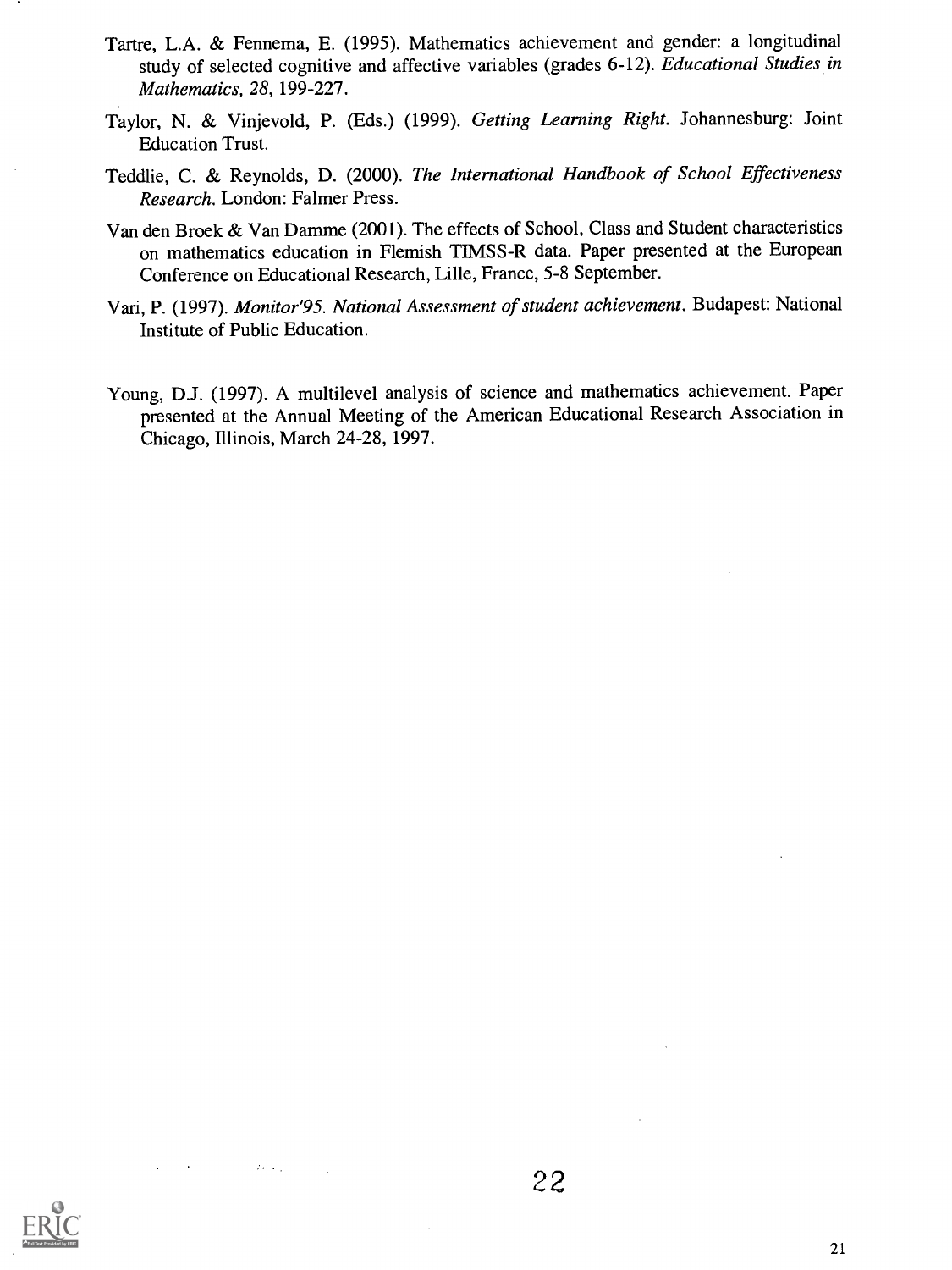$\bullet$ 

| <b>LATENT</b><br><b>VARIABLES</b> | <b>MANIFEST</b><br><b>VARIABLES</b> | <b>DESCRIPTION</b>                                                                                                                           | <b>SCORING</b>                                                                                                               |
|-----------------------------------|-------------------------------------|----------------------------------------------------------------------------------------------------------------------------------------------|------------------------------------------------------------------------------------------------------------------------------|
| <b>MATHSCR</b>                    | <b>MATH</b>                         | Student mean score on<br>TIMSS-R mathematics test                                                                                            | Score out of 800 points                                                                                                      |
| <b>ENGTEST</b>                    | <b>TOTSCORE</b>                     | Student mean score on<br>English language proficiency<br>test                                                                                | Score out of 40 points                                                                                                       |
| <b>RACE</b>                       | $RACE_1$                            | Race of student: African,<br>Coloured, Indian, White,<br>Asian                                                                               | 1. African<br>2. Asian<br>3. Coloured<br>4. Indian<br>5. White                                                               |
| <b>AGE</b>                        | $AGE_1$                             | Age of student                                                                                                                               | Number of years                                                                                                              |
| <b>LANG</b>                       | RALANG 1                            | Language on favourite radio<br>station                                                                                                       | 1. All other langs<br>2. Afrikaans<br>3. English                                                                             |
| <b>HLANG</b>                      | <b>HOMELANG</b>                     | Language spoken most often<br>at home                                                                                                        | 0. Other languages<br>1. African languages<br>2. Afrikaans<br>3. English                                                     |
| <b>HOME</b>                       | <b>FAMSIZE</b>                      | Number of people living in<br>the home                                                                                                       |                                                                                                                              |
|                                   | <b>PARENT</b><br>(COMPOSITE)        | Whether students have 2<br>parents                                                                                                           | $= no$<br>0<br>$=$ yes<br>1                                                                                                  |
| <b>BOOK</b>                       | <b>BOOKS</b>                        | Number of books in the<br>home                                                                                                               | $1.0 - 10$<br>2. 11-25<br>$3.26-100$<br>4. 101-200<br>5. more than 200                                                       |
| <b>SES</b>                        | POSSES <sub>10</sub><br>(COMPOSITE) | Computer, electricity, tap<br>water, tv, CD player, radio,<br>own bedroom, flush toilets,<br>car (9 items)                                   | 0. no<br>1. yes                                                                                                              |
| <b>CLASSENV</b>                   | QUIETCL<br><b>OBEDCL</b>            | Class climate items<br>Extent to which the students<br>report that students in their<br>classes are quiet in class, are<br>obedient in class | Scale of $(-)1-4 (+)$<br>Strongly agree to strongly disagree<br>Scale of $(-)1-4 (+)$<br>Strongly agree to strongly disagree |



 $\phi$ 

 $\bar{\beta}$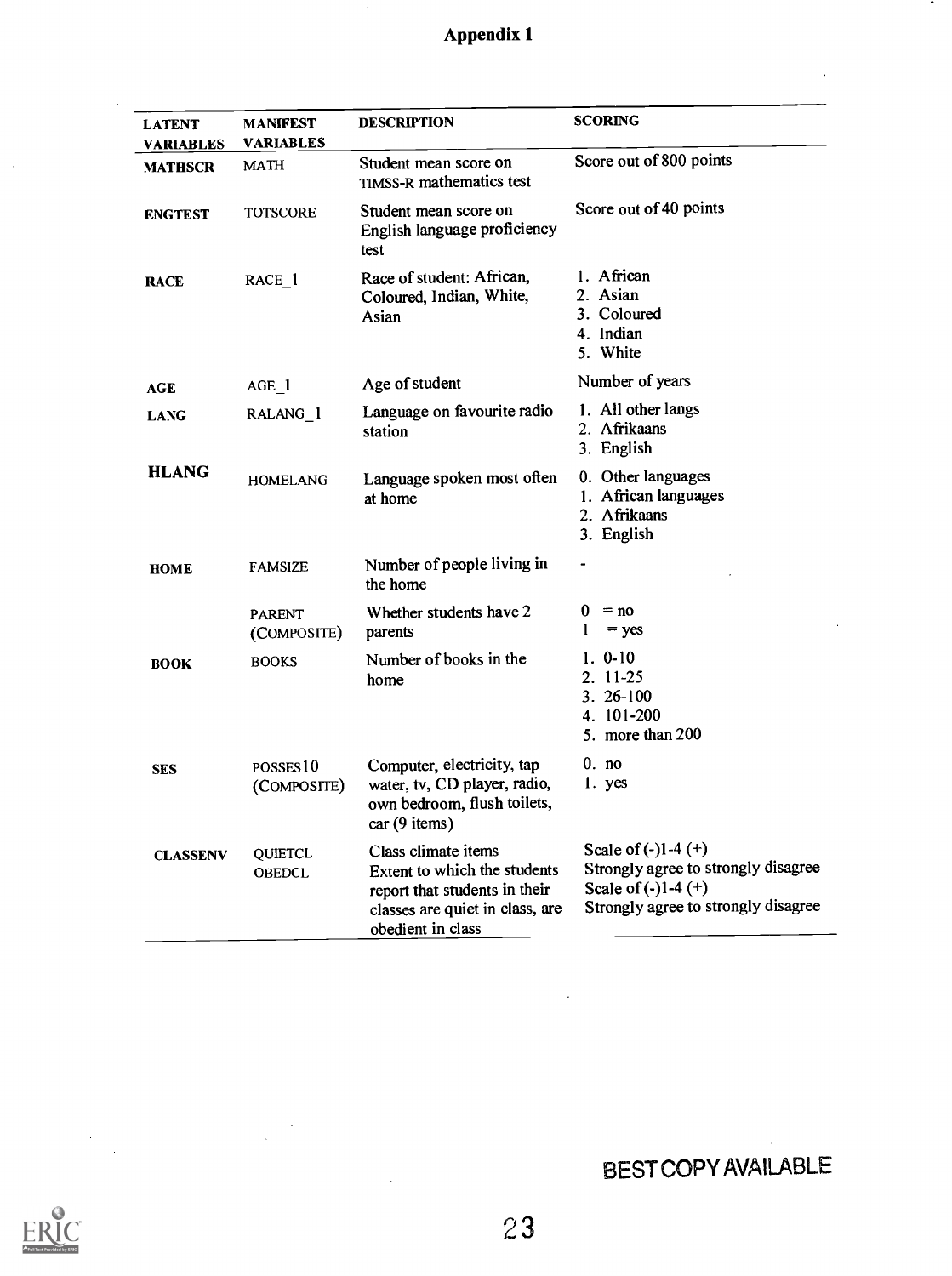| <b>LATENT</b><br><b>VARIABLE</b> | <b>MANIFEST</b><br><b>VARIABLES</b>                  | <b>TIMSS-R</b><br><b>VARIABLE</b>              |                                                                                                   |                                                                                                                                                                                           |
|----------------------------------|------------------------------------------------------|------------------------------------------------|---------------------------------------------------------------------------------------------------|-------------------------------------------------------------------------------------------------------------------------------------------------------------------------------------------|
| S                                |                                                      | S                                              | <b>DESCRIPTION</b>                                                                                | <b>SCORING</b>                                                                                                                                                                            |
| <b>LANLEARN</b>                  | LANLEARN<br>(COMPOSITE)                              |                                                | Extent to which both<br>student and teacher<br>speak language of<br>instruction in maths<br>class | 1. language spoken<br>at home if not<br>English/Afrikaan<br>s<br>2. sometimes<br>English/Afrikaan<br>s<br>3. most of the time<br>English/Afrikaan<br>S<br>4. always English/<br>Afrikaans |
| <b>MATHIMPT</b>                  | <b>MATHIMPT</b><br>(COMPOSITE)                       | <b>BSBGMIP2</b><br>BSBGSIP3<br><b>BSBGFIP2</b> | Extent to which<br>students', Mother,<br>friends think that maths<br>is important (3 items)       | Scale of $(+)$ 1-4 $(-)$<br>strongly agree to<br>strongly disagree                                                                                                                        |
| <b>ASPIRE</b>                    | SELFED <sub>1</sub>                                  | <b>GENEDSE</b>                                 | Aspirations to education                                                                          | 1. some secondary<br>2. finished<br>secondary<br>3. finished<br>technikon<br>4. some university<br>5. finished<br>university                                                              |
| <b>ATTEND</b>                    | <b>ATTEND</b><br>(COMPOSITE:<br>SELFSKIP,<br>FRSKIP) | <b>BSBGSSKP</b><br><b>BSBGFSKP</b>             | Extent to which student<br>or students' friends skip<br>school (2 items)                          | Scale of $(+)$ 0-4 $(-)$<br>never, once or twice,<br>three or four times,<br>five or more                                                                                                 |
| <b>SELFCNPT</b>                  | <b>DIFMATH</b>                                       | MATHMYT_<br>$1-5$                              | The extent to which<br>student reports having<br>difficulty with maths (5<br>items)               | Scale of $(-) 1-4 (+)$<br>Strongly agree to<br>strongly disagree                                                                                                                          |
| <b>SUCATTRB</b>                  | <b>LUCK</b>                                          | <b>MATHDOW</b><br>2                            | If the student attributes<br>success to Luck                                                      | Scale of $(-)1-4 (+)$<br>Strongly agree to<br>strongly disagree                                                                                                                           |
| <b>ATTITUDE</b>                  | <b>BORE</b>                                          | <b>MATHBORE</b>                                | If student finds maths<br>boring                                                                  | Scale of $(-)1-4 (+)$<br>Strongly agree to<br>strongly disagree                                                                                                                           |

# BEST COPYAVAILABLE



.

 $\mathcal{L}$ 

J.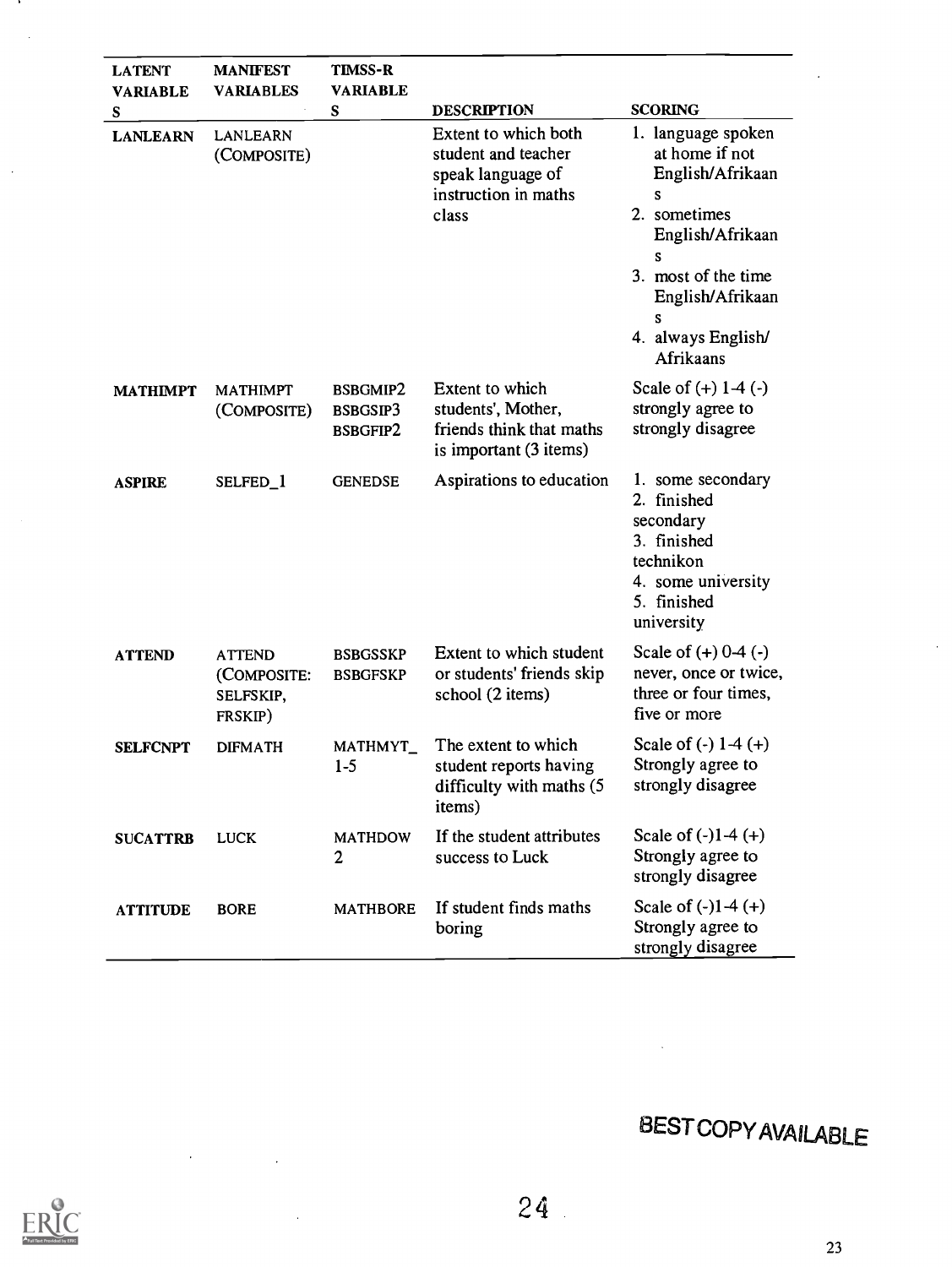

If permission is granted to reproduce and disseminate the identified document, please CHECK ONE of the following three options and sign at the bottom of the page.

| effixed to ell Level 1 documents                                                                                                                              | The sample sticker shown below will be<br>effixed to ell Level 2A documents                                                                                                                                                                                                                                                                                                                                                                                                                                                                       | The sample sticker shown below will be<br>effixed to ell Level 28 documents                        |  |  |
|---------------------------------------------------------------------------------------------------------------------------------------------------------------|---------------------------------------------------------------------------------------------------------------------------------------------------------------------------------------------------------------------------------------------------------------------------------------------------------------------------------------------------------------------------------------------------------------------------------------------------------------------------------------------------------------------------------------------------|----------------------------------------------------------------------------------------------------|--|--|
| PERMISSION TO REPRODUCE AND<br>DISSEMINATE THIS MATERIAL HAS<br>BEEN GRANTED BY                                                                               | PERMISSION TO REPRODUCE AND<br>DISSEMINATE THIS MATERIAL IN<br>MICROFICHE, AND IN ELECTRONIC MEDIA<br>FOR ERIC COLLECTION SUBSCRIBERS ONLY,<br>HAS BEEN GRANTED BY                                                                                                                                                                                                                                                                                                                                                                                | PERMISSION TO REPRODUCE AND<br>DISSEMINATE THIS MATERIAL IN<br>MICROFICHE ONLY HAS BEEN GRANTED BY |  |  |
|                                                                                                                                                               |                                                                                                                                                                                                                                                                                                                                                                                                                                                                                                                                                   |                                                                                                    |  |  |
| TO THE EDUCATIONAL RESOURCES<br><b>INFORMATION CENTER (ERIC)</b>                                                                                              | TO THE EDUCATIONAL RESOURCES<br><b>INFORMATION CENTER (ERIC)</b>                                                                                                                                                                                                                                                                                                                                                                                                                                                                                  | TO THE EDUCATIONAL RESOURCES<br><b>INFORMATION CENTER (ERIC)</b>                                   |  |  |
|                                                                                                                                                               | 2A                                                                                                                                                                                                                                                                                                                                                                                                                                                                                                                                                | 2B                                                                                                 |  |  |
| Level 1                                                                                                                                                       | Level 2A                                                                                                                                                                                                                                                                                                                                                                                                                                                                                                                                          | Level 2B                                                                                           |  |  |
|                                                                                                                                                               |                                                                                                                                                                                                                                                                                                                                                                                                                                                                                                                                                   |                                                                                                    |  |  |
| Check here for Level 1 release, permitting reproduction<br>end dissemination in microfiche or other ERIC erchivel<br>media (e.g., electronic) and paper copy. | Check here for Level 2A release, permitting reproduction<br>end dissemination in microfiche end in electronic medie for<br>ERIC erchivel collection subscribers only                                                                                                                                                                                                                                                                                                                                                                              | Check here for Level 2B releese, permitting reproduction<br>and dissemination in microfiche only   |  |  |
|                                                                                                                                                               |                                                                                                                                                                                                                                                                                                                                                                                                                                                                                                                                                   |                                                                                                    |  |  |
|                                                                                                                                                               | Documents will be processed es indicated provided reproduction quality permits.<br>If permission to reproduce is granted, but no box is chacked, documents will be processed at Level 1.                                                                                                                                                                                                                                                                                                                                                          |                                                                                                    |  |  |
| Signature:<br>Sign                                                                                                                                            | I hereby grant to the Educational Resources Information Center (ERIC) nonexclusive permission to reproduce and disseminate this<br>document as indicated above. Reproduction from the ERIC microfiche or electronic media by persons other than ERIC employees and<br>its system contractors requires permission from the copyright holder. Exception is made for non-profit reproduction by libraries and other<br>service agencies to satisfy information needs of educators in response to discrete inquiries.<br>Printed Name/Position/Title: |                                                                                                    |  |  |
| here, $\rightarrow$<br>Organization/Address:                                                                                                                  | Telephone:                                                                                                                                                                                                                                                                                                                                                                                                                                                                                                                                        | PROF SARAH J. HOWLE                                                                                |  |  |
| please                                                                                                                                                        | CENTRE FOR/EVALUATION AND ASSESSMENT<br>FACULTY OF EDUCATION, WWWERSITI OF PRETCEPT SPOLUTE PO                                                                                                                                                                                                                                                                                                                                                                                                                                                    | FAX:<br>$727$ 12 420 4131<br>727124205723<br>Date:<br>23 APRIL 2003                                |  |  |